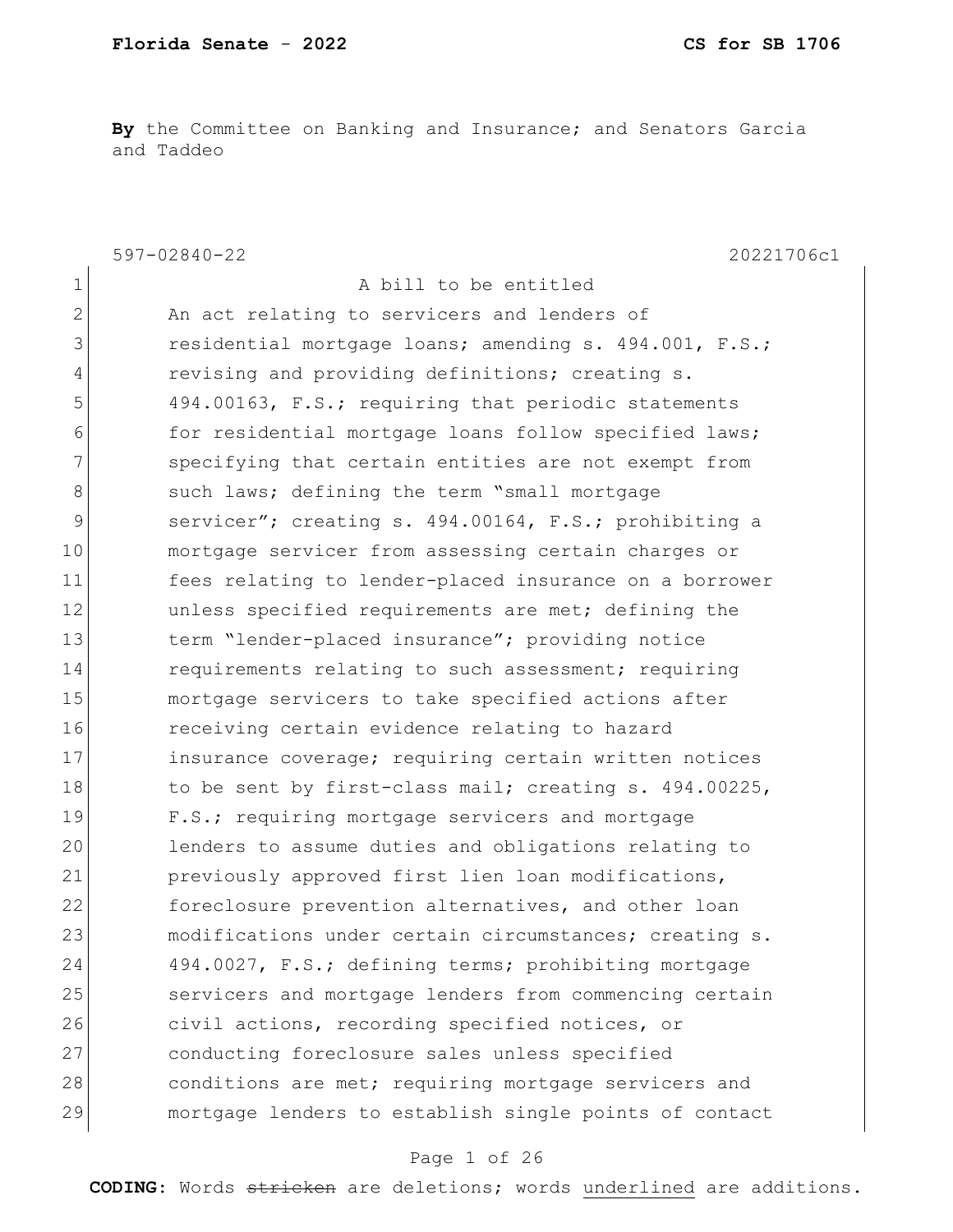|    | $597 - 02840 - 22$<br>20221706c1                        |
|----|---------------------------------------------------------|
| 30 | and provide to borrowers direct means of communication  |
| 31 | with the single points of contact upon request;         |
| 32 | providing requirements and duties for single points of  |
| 33 | contact and for mortgage servicers and mortgage         |
| 34 | lenders relating to single points of contact;           |
| 35 | requiring mortgage servicers and mortgage lenders to    |
| 36 | send written acknowledgment of application receipt to   |
| 37 | foreclosure prevention alternative applicants in        |
| 38 | specified manners within a specified timeframe;         |
| 39 | providing requirements for statements, documents, and   |
| 40 | information that mortgage servicers and mortgage        |
| 41 | lenders must send to applicants under various           |
| 42 | circumstances; providing timelines for mortgage         |
| 43 | servicers and mortgage lenders to commence civil        |
| 44 | actions against residential mortgage loan borrowers;    |
| 45 | providing that mortgage servicers and mortgage lenders  |
| 46 | are not required to evaluate foreclosure prevention     |
| 47 | alternative applications under certain circumstances;   |
| 48 | providing an exception; prohibiting mortgage servicers  |
| 49 | and mortgage lenders from charging specified fees;      |
| 50 | creating ss. $627.4055$ and $635.0215$ , F.S.; defining |
| 51 | terms; prohibiting insurers and insurance agents from   |
| 52 | engaging in certain acts relating to lender-placed      |
| 53 | insurance for residential mortgage loan guaranty;       |
| 54 | creating s. 702.013, F.S.; defining terms; prohibiting  |
| 55 | mortgage servicers and mortgage lenders from            |
| 56 | commencing certain civil actions, recording specified   |
| 57 | notices, or conducting foreclosure sales unless         |
| 58 | specified conditions are met; providing an exception;   |
|    |                                                         |

# Page 2 of 26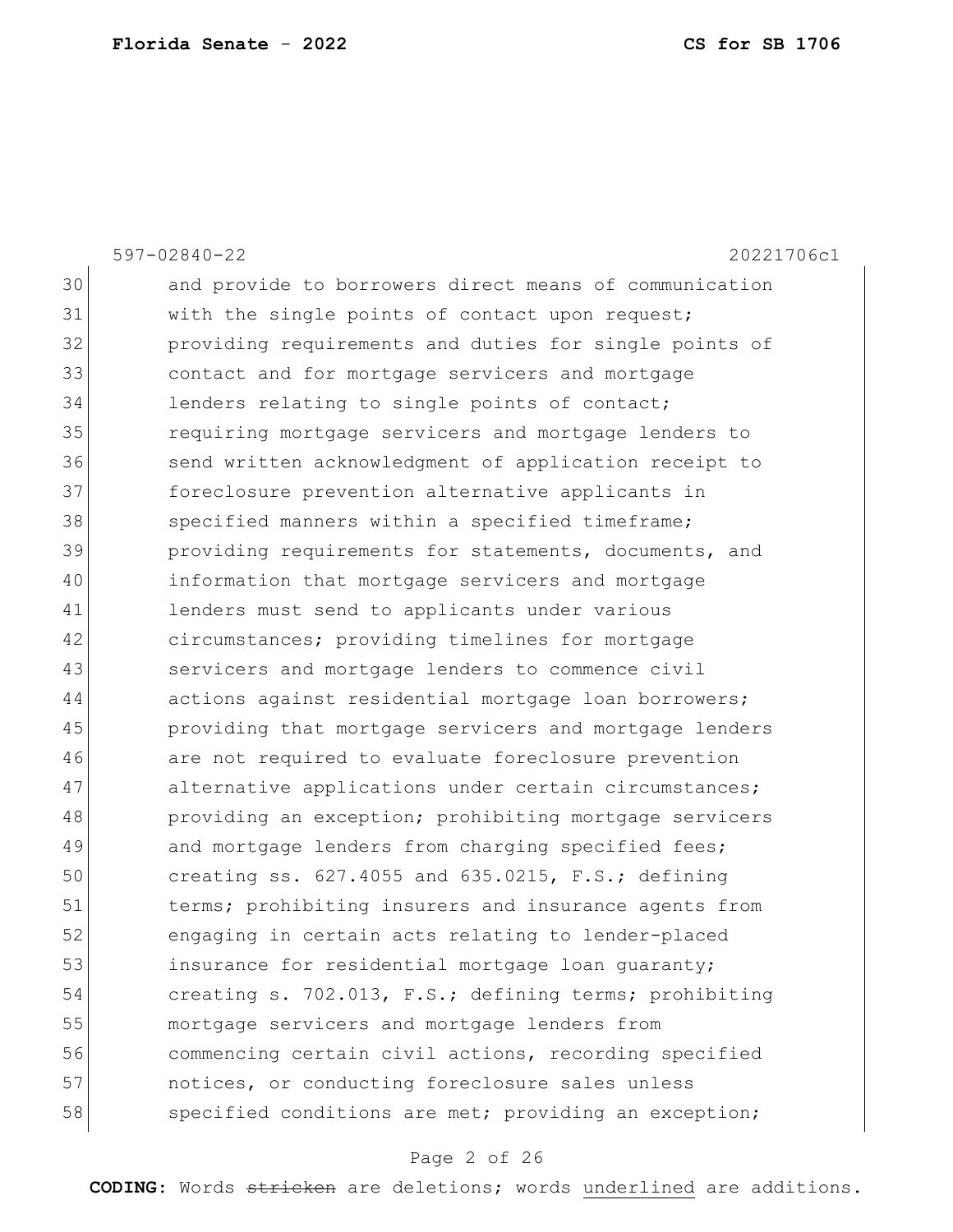|    | $597 - 02840 - 22$<br>20221706c1                           |
|----|------------------------------------------------------------|
| 59 | requiring mortgage servicers and mortgage lenders to       |
| 60 | establish single points of contact and to provide to       |
| 61 | borrowers direct means of communication with the           |
| 62 | single points of contact upon request; providing           |
| 63 | requirements and duties for single points of contact       |
| 64 | and for mortgage servicers and mortgage lenders            |
| 65 | relating to single points of contact; requiring            |
| 66 | mortgage servicers and mortgage lenders to send            |
| 67 | written acknowledgment of application receipt to           |
| 68 | foreclosure prevention alternative applicants in           |
| 69 | specified manners within a specified timeframe;            |
| 70 | providing requirements for statements, documents, and      |
| 71 | information that mortgage servicers and mortgage           |
| 72 | lenders must send to applicants under various              |
| 73 | circumstances; providing timelines for mortgage            |
| 74 | servicers and mortgage lenders to commence civil           |
| 75 | actions against residential mortgage loan borrowers;       |
| 76 | providing that mortgage servicers and mortgage lenders     |
| 77 | are not required to evaluate foreclosure prevention        |
| 78 | alternative applications under certain circumstances;      |
| 79 | providing an exception; prohibiting mortgage servicers     |
| 80 | and mortgage lenders from charging specified fees;         |
| 81 | amending ss. $494.00115$ and $494.0025$ , F.S.; conforming |
| 82 | cross-references; providing an effective date.             |
| 83 |                                                            |
| 84 | Be It Enacted by the Legislature of the State of Florida:  |
| 85 |                                                            |
| 86 | Section 1. Present subsections (12) through (26) and (27)  |
| 87 | through (38) of section 494.001, Florida Statutes, are     |
|    |                                                            |

### Page 3 of 26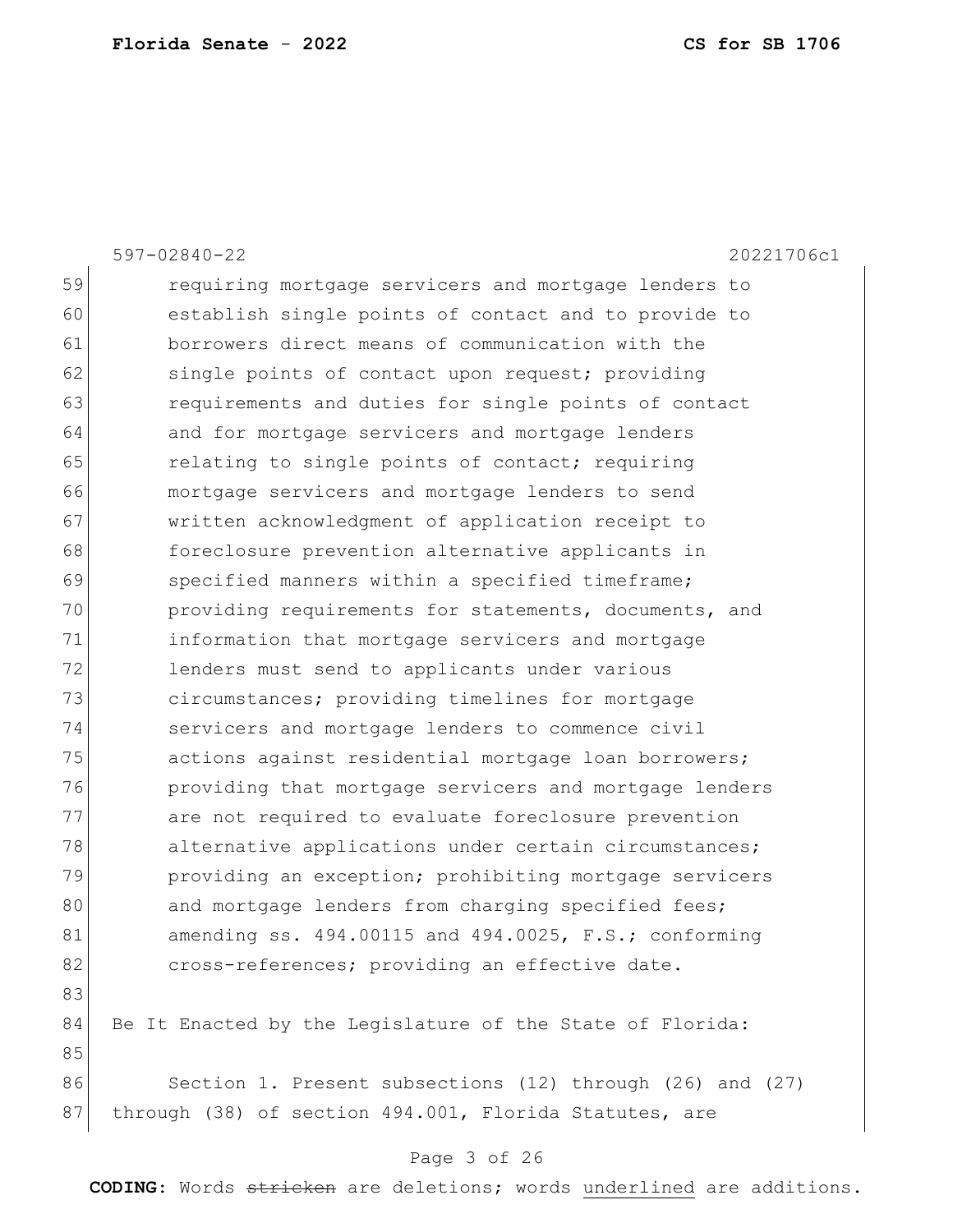|     | $597 - 02840 - 22$<br>20221706c1                                 |
|-----|------------------------------------------------------------------|
| 88  | redesignated as subsections (13) through (27) and subsections    |
| 89  | (29) through (40), respectively, new subsections (12) and (28)   |
| 90  | are added to that section, and subsection (1) of that section is |
| 91  | amended, to read:                                                |
| 92  | 494.001 Definitions. - As used in this chapter, the term:        |
| 93  | (1) "Borrower" means:                                            |
| 94  | (a) A person obligated to repay a mortgage loan and              |
| 95  | includes, but is not limited to, a coborrower or cosignor; or    |
| 96  | (b) A natural person who is a mortgagor under a residential      |
| 97  | mortgage loan.                                                   |
| 98  | (12) "Foreclosure prevention alternative" means a                |
| 99  | modification of a residential mortgage loan term.                |
| 100 | (28) "Mortgage servicer" means a person or entity that           |
| 101 | directly services, or is contracted as a subservicing agent to a |
| 102 | master servicer to service, a residential mortgage loan or       |
| 103 | manages a residential mortgage loan, which services or           |
| 104 | management may include, but is not limited to, the following     |
| 105 | responsibilities:                                                |
| 106 | (a) Interacting with the borrower; managing the borrower's       |
| 107 | loan account daily, including, but not limited to, collecting    |
| 108 | and crediting loan payments that include principals and          |
| 109 | interests paid, and generating periodic billing and account      |
| 110 | statements; and managing the borrower's escrow account, if       |
| 111 | applicable; or                                                   |
| 112 | (b) Enforcing the note and security instrument as the            |
| 113 | current owner of the promissory note or as the authorized agent  |
| 114 | of the current owner of the promissory note.                     |
| 115 | Section 2. Section 494.00163, Florida Statutes, is created       |
| 116 | to read:                                                         |
|     |                                                                  |

# Page 4 of 26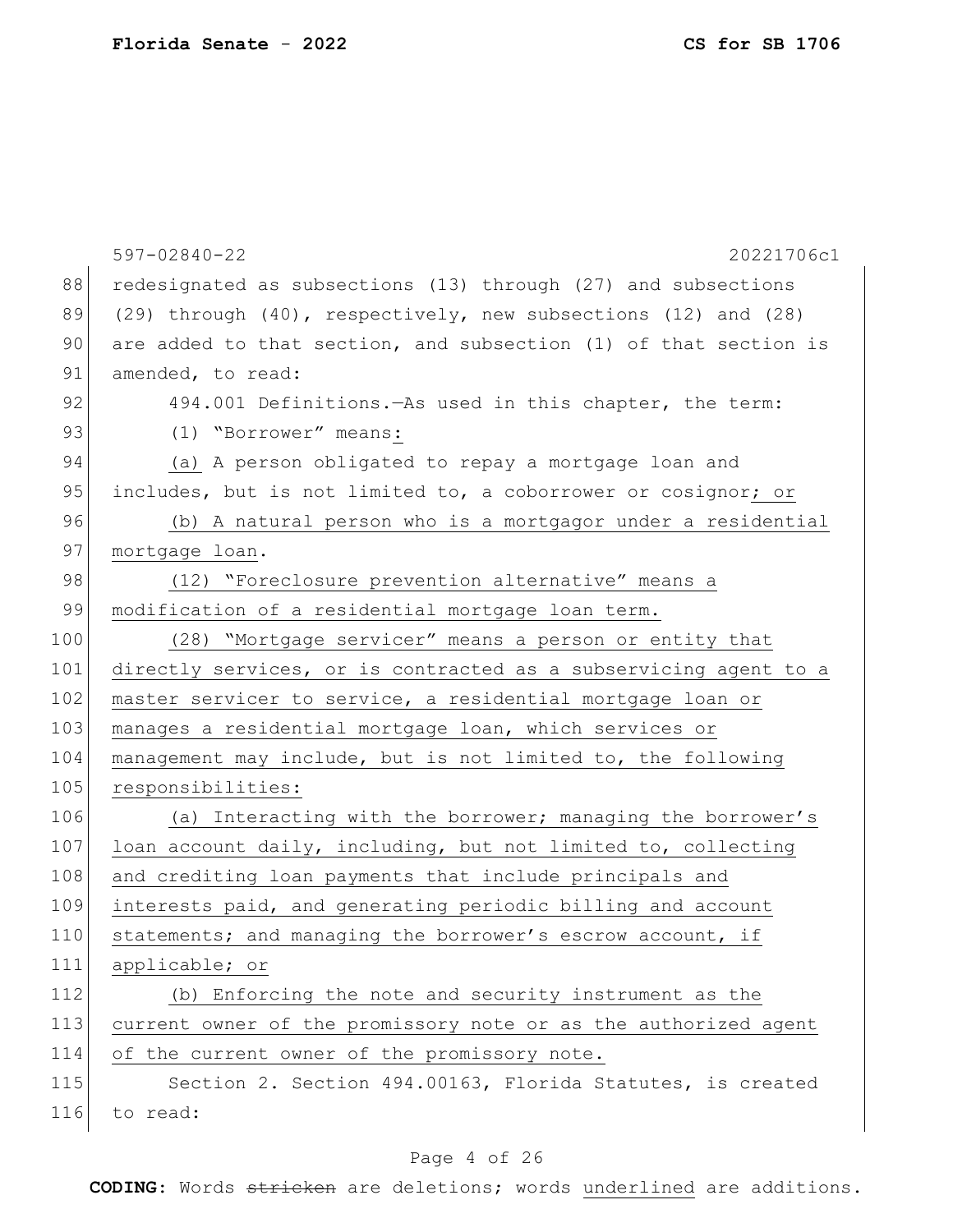|     | $597 - 02840 - 22$<br>20221706c1                                 |
|-----|------------------------------------------------------------------|
| 117 | 494.00163 Residential mortgage loans; periodic statements.-      |
| 118 | (1) Periodic statements for residential mortgage loans in        |
| 119 | the state must follow all the provisions set forth in 12 C.F.R.  |
| 120 | s. 1026.41.                                                      |
| 121 | (2) A servicer of a reverse mortgage or a small mortgage         |
| 122 | servicer is not exempt from the requirements of 12 C.F.R. s.     |
| 123 | 1026.41. As used in this section, the term "small mortgage       |
| 124 | servicer" means a mortgage servicer that, together with any      |
| 125 | affiliates, services up to 5,000 residential mortgage loans, all |
| 126 | of which have the mortgage servicer or its affiliate as the      |
| 127 | creditor or assignee.                                            |
| 128 | Section 3. Section 494.00164, Florida Statutes, is created       |
| 129 | to read:                                                         |
| 130 | 494.00164 Lender-placed insurance.-                              |
| 131 | (1) A mortgage servicer may not assess any premium charge        |
| 132 | or fee related to lender-placed insurance on a borrower unless   |
| 133 | the servicer has a reasonable basis to believe that the borrower |
| 134 | has failed to comply with the mortgage loan contract's           |
| 135 | requirement to maintain hazard insurance and the requirements of |
| 136 | this section are met. As used in this section, the term "lender- |
| 137 | placed insurance" means hazard insurance obtained by a mortgage  |
| 138 | servicer on behalf of the owner or assignee of a mortgage loan   |
| 139 | that insures the property securing such loan. The term "lender-  |
| 140 | placed insurance" does not include hazard insurance required by  |
| 141 | the Flood Disaster Protection Act of 1973, or, if the borrower   |
| 142 | agrees, hazard insurance obtained by a borrower but renewed by   |
| 143 | the borrower's servicer at its discretion.                       |
| 144 | (2) A mortgage servicer may not assess any premium charge        |
| 145 | or fee related to lender-placed insurance on a borrower unless   |

# Page 5 of 26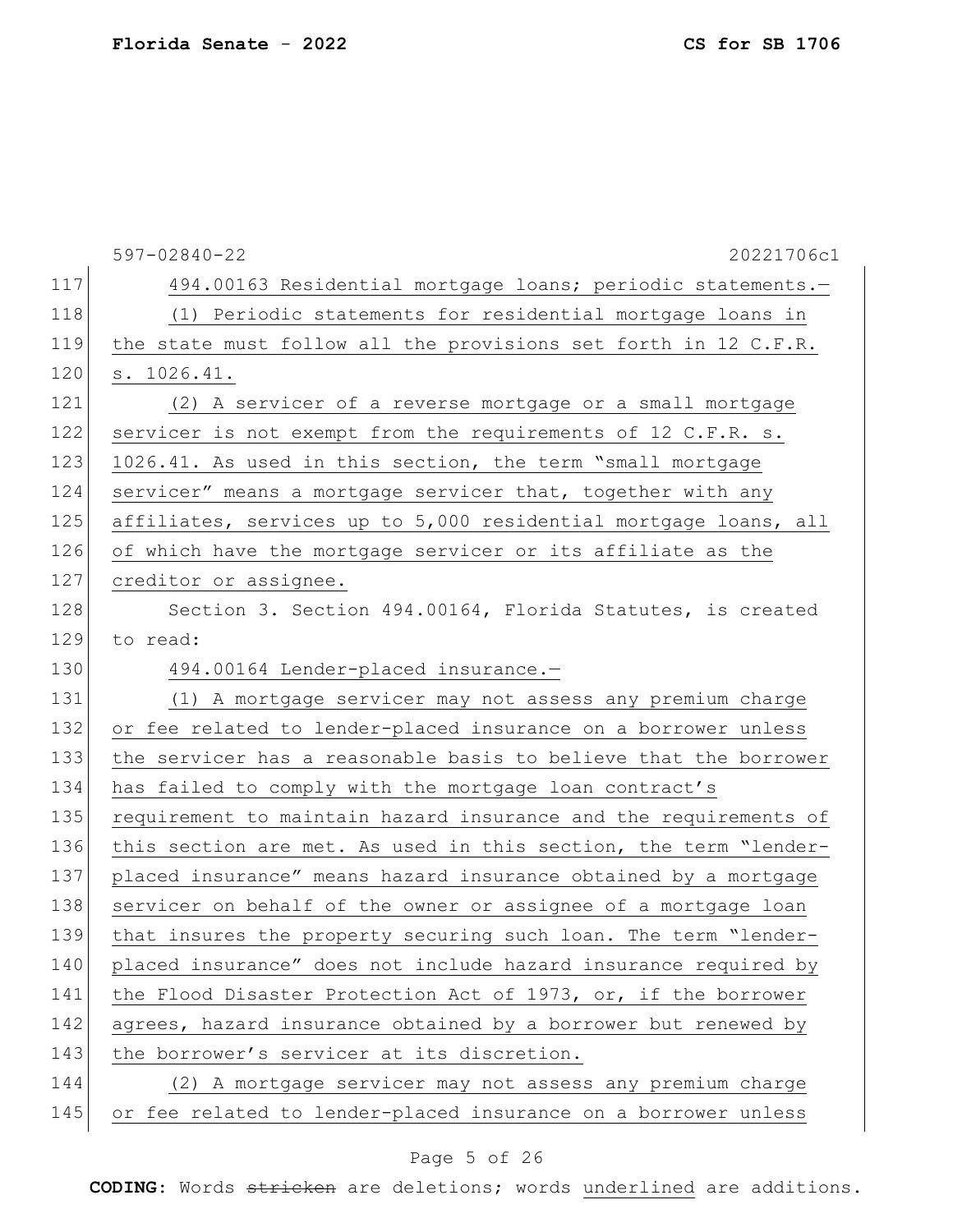|     | 20221706c1<br>$597 - 02840 - 22$                                 |
|-----|------------------------------------------------------------------|
| 146 | all of the following occur:                                      |
| 147 | (a) The mortgage servicer, at least 45 days before               |
| 148 | assessing on a borrower a charge or fee related to lender-placed |
| 149 | insurance, delivers to such borrower written notice containing   |
| 150 | all of the following:                                            |
| 151 | 1. The date of the notice, the mortgage servicer's name and      |
| 152 | mailing address, the borrower's name and mailing address, and    |
| 153 | the physical address of the property.                            |
| 154 | 2. In bold type, a statement requesting the borrower to          |
| 155 | provide hazard insurance information for the borrower's          |
| 156 | property. The statement must identify the property by its        |
| 157 | physical address.                                                |
| 158 | 3. A statement specifying:                                       |
| 159 | a. The borrower's hazard insurance is expiring, has              |
| 160 | expired, or provides insufficient coverage, as applicable;       |
| 161 | b. The mortgage servicer does not have evidence of hazard        |
| 162 | insurance coverage for the property; and                         |
| 163 | c. If applicable, the type of insurance for which the            |
| 164 | servicer lacks evidence of coverage.                             |
| 165 | 4. In bold type, a statement that hazard insurance is            |
| 166 | required on the borrower's property, and that the mortgage       |
| 167 | servicer has purchased or will purchase, as applicable, hazard   |
| 168 | insurance at the borrower's expense.                             |
| 169 | 5. In bold type, a statement that insurance the mortgage         |
| 170 | servicer has purchased or purchases may cost significantly more  |
| 171 | than hazard insurance purchased by the borrower and may provide  |
| 172 | less coverage than hazard insurance purchased by the borrower.   |
| 173 | 6. A clear and conspicuous statement requesting the              |
| 174 | borrower to promptly provide the mortgage servicer with evidence |

# Page 6 of 26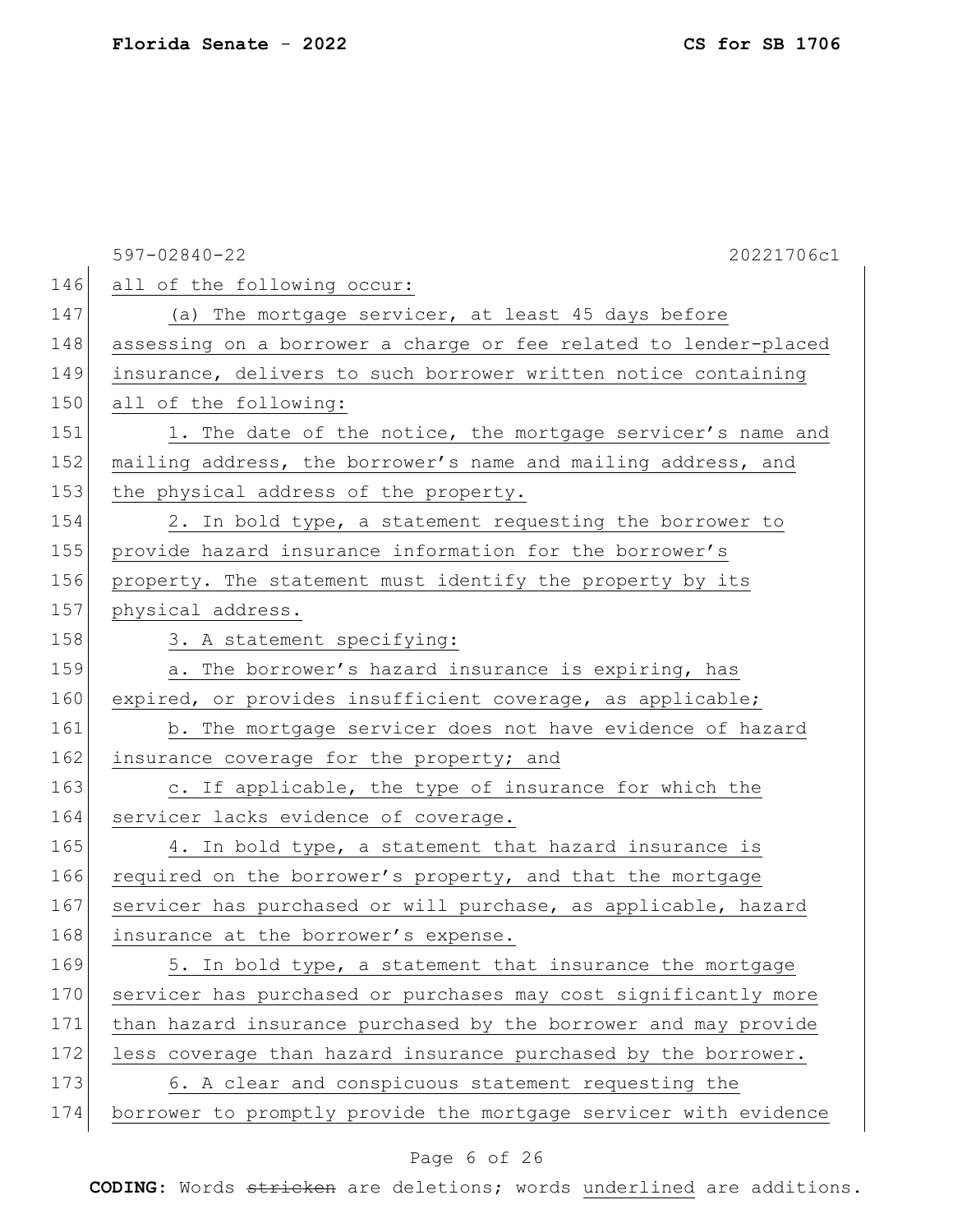597-02840-22 20221706c1 175 of hazard insurance coverage for the property, including a 176 description of the requested insurance information and how the 177 borrower may provide such information. 178 7. The mortgage servicer's telephone number for borrower 179 inquiries. 180 8. If applicable, a statement advising the borrower to 181 review additional information provided in the same transmittal. 182 (b) The mortgage servicer, at least 15 days before 183 assessing on a borrower a premium charge or fee related to 184 lender-placed insurance, delivers to the borrower a written 185 notice that: 186 1. If a mortgage servicer has not received hazard 187 information after delivering the notice required by paragraph  $188$  (a), includes: 189 a. The date of the notice; 190 b. In bold type, a statement that the notice is the second 191 and final notice; 192 c. The information required for the notice under paragraph 193 (a), except for the date of that notice; and 194 d. In bold type, the cost of the lender-placed insurance, 195 stated as an annual premium, or, if a servicer does not know the 196 cost of lender-placed insurance, a reasonable estimate of such 197 cost. 198 2. If a mortgage servicer received hazard insurance 199 information after delivering the notice required under paragraph 200 (a) to the borrower, but has not received evidence demonstrating 201 that the borrower has had sufficient hazard insurance coverage  $202$  in place continuously, includes: 203 a. The date of the notice;

### Page 7 of 26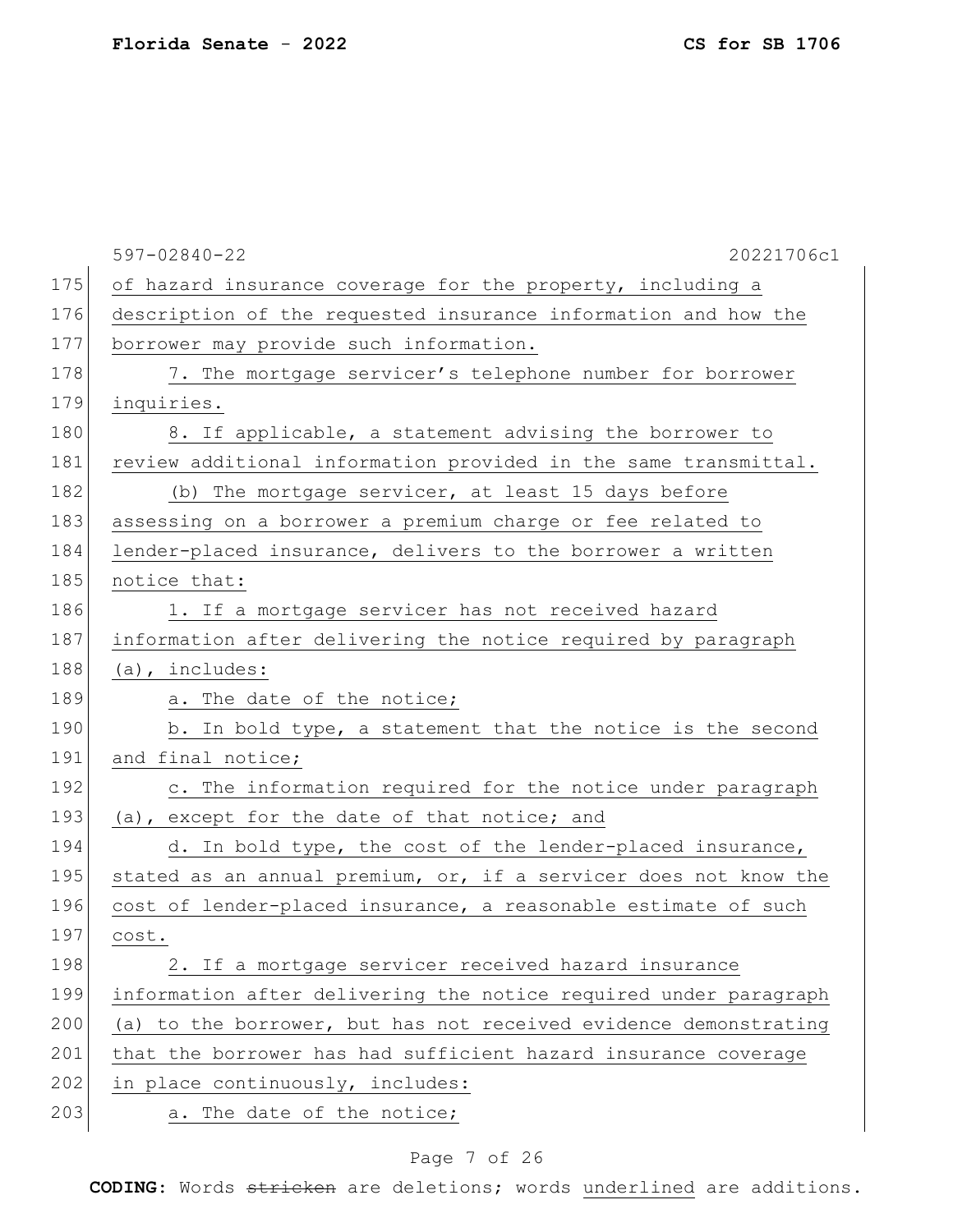597-02840-22 20221706c1  $204$  b. In bold type, a statement that the notice is the second 205 and final notice; 206 c. The information required by subparagraphs (a)1., 2., 5.,  $207$  7., and 8.; 208 d. In bold type, the cost of the lender-placed insurance, 209 stated as an annual premium, or, if a servicer does not know the 210 cost of lender-placed insurance, a reasonable estimate of such 211 cost; 212 e. A statement that the mortgage servicer received the 213 hazard insurance information that the borrower provided; 214 f. A statement that requests the borrower to provide the 215 information that is missing; and 216 g. A statement that the borrower will be charged for 217 insurance the servicer has purchased or purchases for the period 218 of time during which the servicer is unable to verify coverage. 219 (c) By the end of the 15-day period beginning on the date 220 the written notice described in paragraph (b) is delivered to 221 the borrower the mortgage servicer has not received, from the 222 borrower or otherwise, evidence demonstrating that the borrower 223 has continuously had in place hazard insurance coverage that 224 complies with the loan contract's requirements to maintain 225 hazard insurance. 226 (3) A mortgage servicer may not assess any premium charge 227 or fee related to renewing or replacing lender-placed insurance 228 on a borrower unless all of the following occur:  $229$  (a) The mortgage servicer, at least 45 days before 230 assessing on a borrower a premium charge or fee related to 231 renewing or replacing lender-placed insurance, delivers to such 232 borrower written notice containing all of the following:

### Page 8 of 26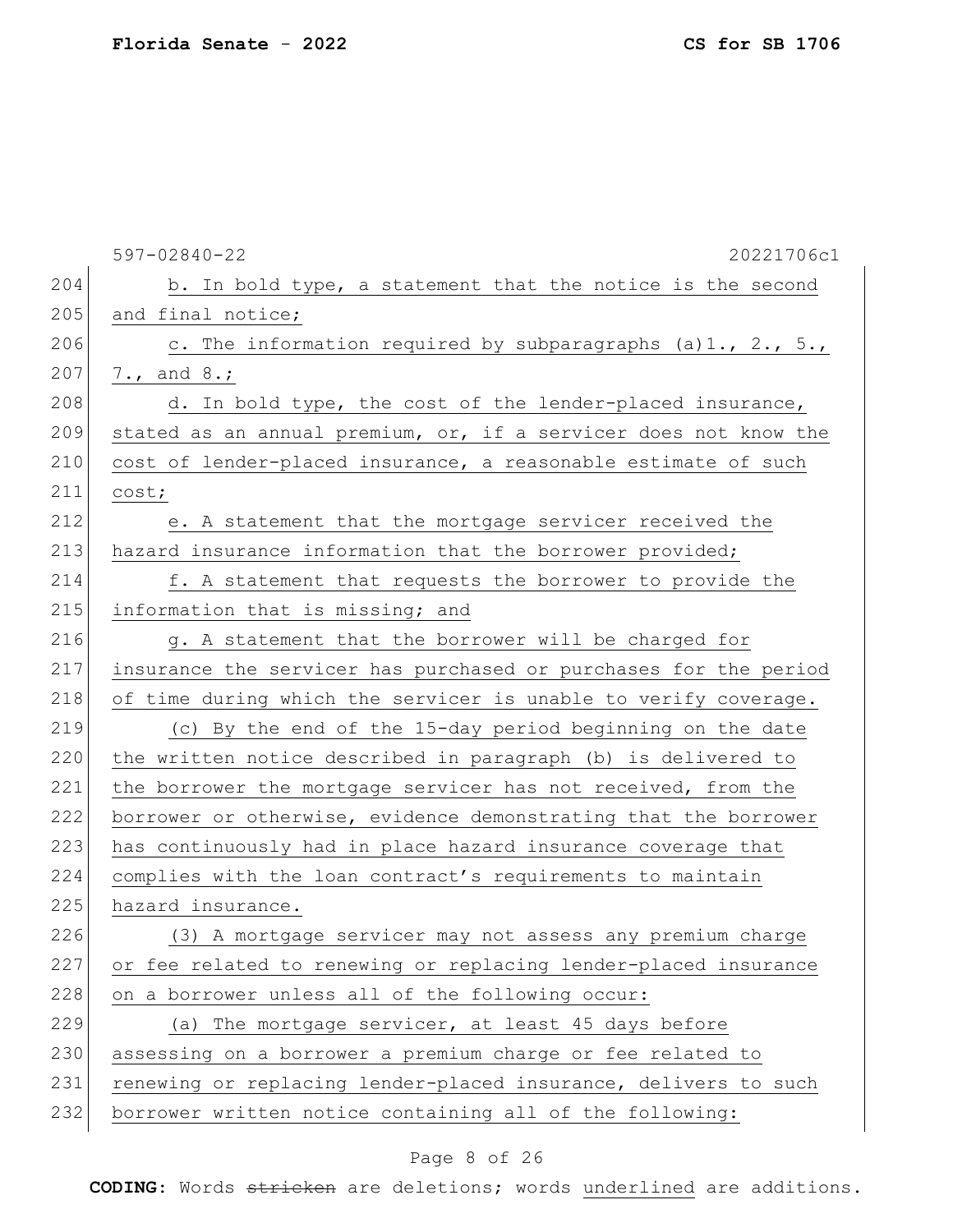|     | $597 - 02840 - 22$<br>20221706c1                                 |
|-----|------------------------------------------------------------------|
| 233 | 1. The date of the notice, the mortgage servicer's name and      |
| 234 | mailing address, the borrower's name and mailing address, and    |
| 235 | the physical address of the property;                            |
| 236 | 2. In bold type, a statement requesting the borrower to          |
| 237 | update the hazard insurance information for the borrower's       |
| 238 | property. The statement must identify the property by its        |
| 239 | physical address;                                                |
| 240 | 3. A statement that the mortgage servicer previously             |
| 241 | purchased insurance on the borrower's property and assessed the  |
| 242 | cost of the insurance to the borrower because the servicer did   |
| 243 | not have evidence that the borrower had hazard insurance         |
| 244 | coverage for the property;                                       |
| 245 | 4. A statement specifying:                                       |
| 246 | a. The hazard insurance the mortgage servicer previously         |
| 247 | purchased is expiring or has expired, as applicable; and         |
| 248 | b. In bold type, because hazard insurance is required on         |
| 249 | the borrower's property, the servicer intends to maintain        |
| 250 | insurance on the property by renewing or replacing the insurance |
| 251 | it previously purchased;                                         |
| 252 | 5. In bold type, a statement that insurance the servicer         |
| 253 | has purchased or purchases may cost significantly more than      |
| 254 | hazard insurance purchased by the borrower, that such insurance  |
| 255 | may provide less coverage than hazard insurance purchased by the |
| 256 | borrower;                                                        |
| 257 | 6. The cost of the lender-placed insurance, stated as an         |
| 258 | annual premium, except if a mortgage servicer does not know the  |
| 259 | cost of the lender-placed insurance, a reasonable estimate shall |
| 260 | be provided;                                                     |
| 261 | 7. A statement that if the borrower purchases hazard             |
|     |                                                                  |

# Page 9 of 26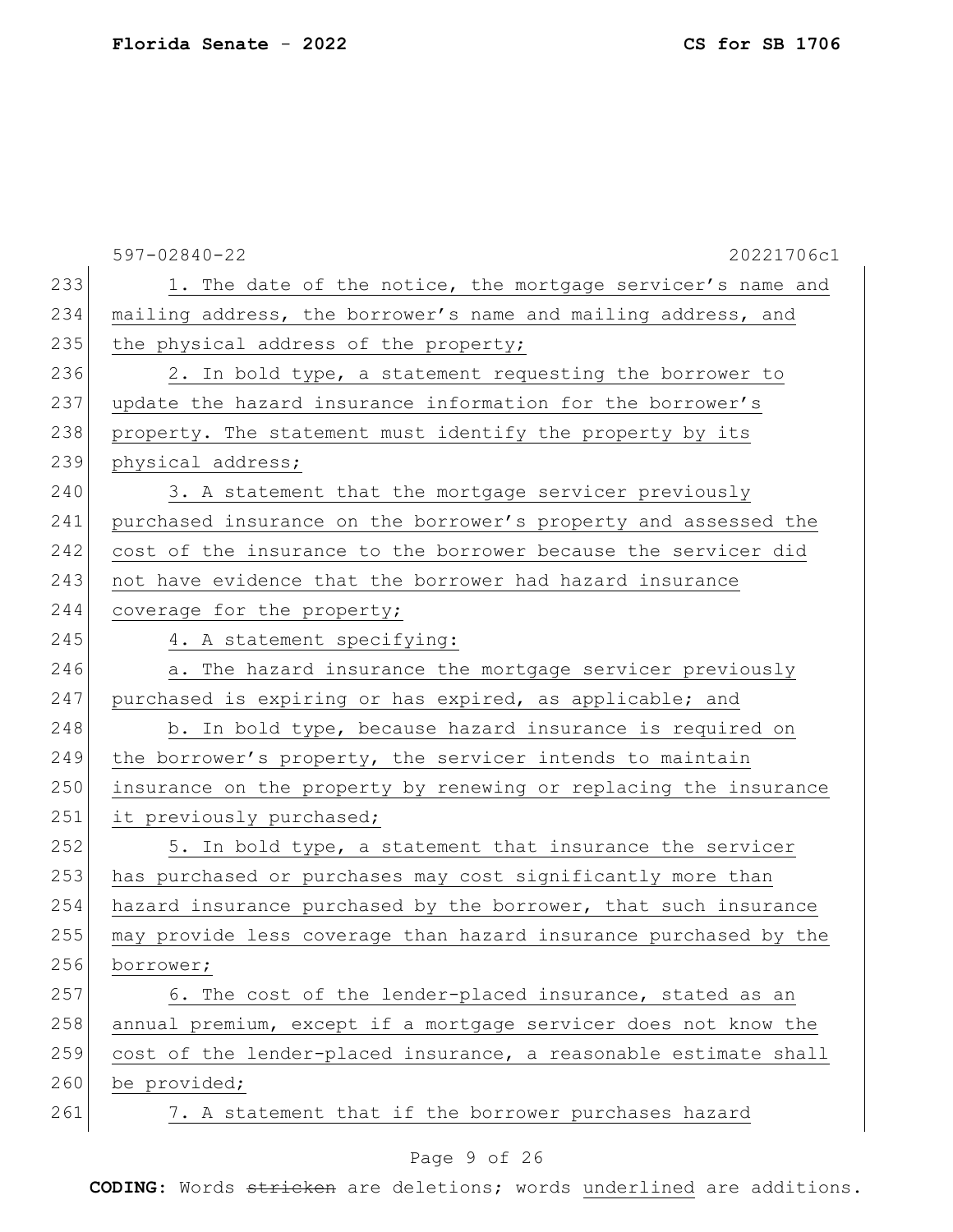597-02840-22 20221706c1 262 insurance, the borrower should promptly provide the servicer 263 with insurance information; 264 8. A description of the requested insurance information and 265 how the borrower may provide such information; 266 9. The mortgage servicer's telephone number for borrower 267 inquiries; and 268 10. If applicable, a statement advising the borrower to 269 review additional information provided in the same transmittal. 270 (4) Within 15 days after receiving evidence demonstrating 271 that the borrower has had hazard insurance coverage in place 272 that complies with the loan contract's requirements to maintain 273 hazard insurance, a mortgage servicer must: 274 (a) Cancel the lender-placed insurance the servicer 275 purchased to insure the borrower's property; and 276 (b) Refund to such borrower all lender-placed insurance 277 premium charges and fees paid by such borrower for any period of 278 overlapping insurance coverage and remove from the borrower's 279 account all lender-placed insurance charges and related fees for 280 such period that the servicer has assessed to the borrower. 281 (5) The written notices required by this section must be 282 sent by first-class or express mail. 283 Section 4. Section 494.00225, Florida Statutes, is created 284 to read: 285 494.00225 Residential mortgage loan modifications to avoid 286 foreclosure; transfers of duties and obligations of mortgage 287 servicers and mortgage lenders. - If a borrower of a residential 288 mortgage loan has been approved in writing for a first lien loan 289 | modification, a foreclosure prevention alternative under s. 290 494.0027, or other loan modification to avoid foreclosure and if

### Page 10 of 26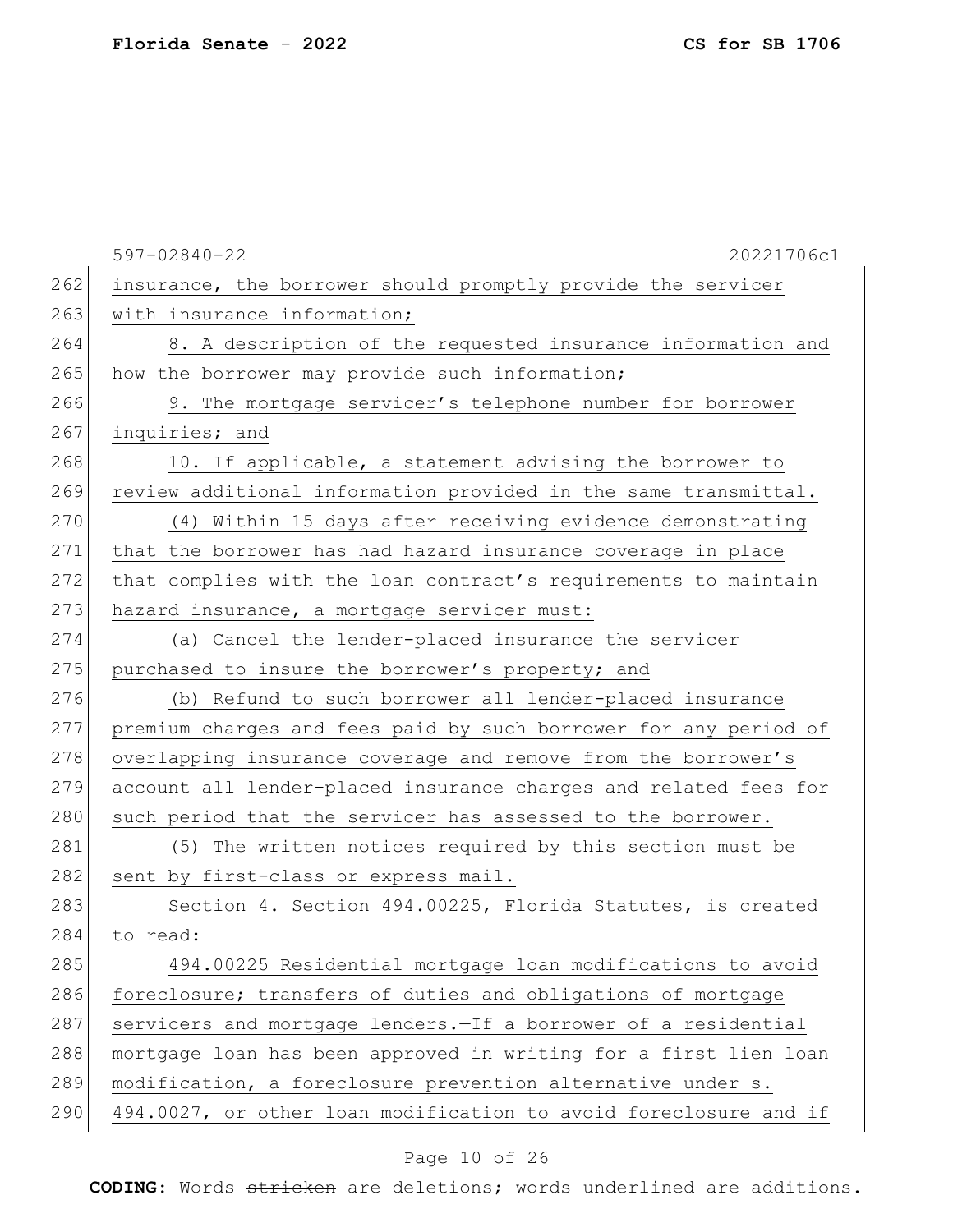|     | $597 - 02840 - 22$<br>20221706c1                                 |
|-----|------------------------------------------------------------------|
| 291 | the servicing of the borrower's mortgage loan is transferred or  |
| 292 | sold, the mortgage servicer or mortgage lender to whom the       |
| 293 | mortgage loan is transferred or sold shall assume all duties and |
| 294 | obligations related to such previously approved first lien loan  |
| 295 | modification, foreclosure prevention alternative, or other loan  |
| 296 | modification.                                                    |
| 297 | Section 5. Section 494.0027, Florida Statutes, is created        |
| 298 | to read:                                                         |
| 299 | 494.0027 Foreclosure prevention alternatives for                 |
| 300 | residential mortgage loans.-                                     |
| 301 | (1) As used in this section, the term:                           |
| 302 | (a) "Complete application" means an application for a            |
| 303 | foreclosure prevention alternative for which the borrower has    |
| 304 | provided all documents required by the mortgage servicer or      |
| 305 | mortgage lender within the reasonable timeframe specified by the |
| 306 | mortgage servicer or mortgage lender.                            |
| 307 | (b) "Single point of contact" means a person who has, or a       |
| 308 | team of personnel of which each member has, the ability,         |
| 309 | authority, and responsibility to:                                |
| 310 | 1. Communicate the process by which a borrower may apply         |
| 311 | for an available foreclosure prevention alternative and the      |
| 312 | deadline for any required submission to be considered for the    |
| 313 | foreclosure prevention alternative.                              |
| 314 | 2. Coordinate receipt of all documents associated with the       |
| 315 | available foreclosure prevention alternatives and notify the     |
| 316 | borrower of any missing document necessary to complete an        |
| 317 | application for a foreclosure prevention alternative.            |
| 318 | 3. Have access to current information and sufficient             |
| 319 | personnel to timely, accurately, and adequately inform the       |

# Page 11 of 26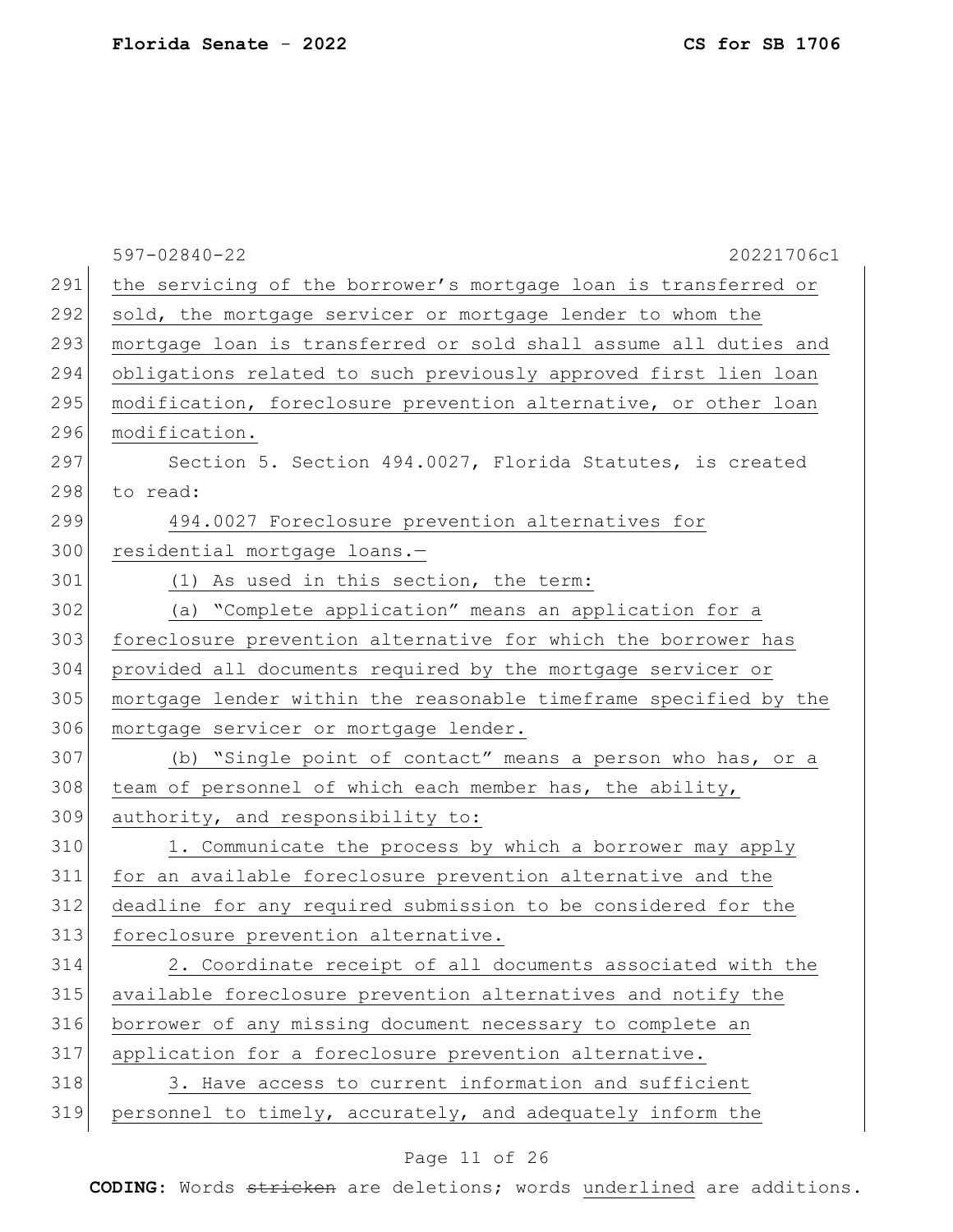597-02840-22 20221706c1 320 borrower of the current status of the foreclosure prevention 321 alternative. 322 4. Ensure that the borrower is considered for all 323 foreclosure prevention alternatives offered by, or through, the 324 mortgage servicer or mortgage lender and for which the borrower 325 is or may be eligible. 326 5. Have access to the person who has the ability and 327 authority to stop the foreclosure process when necessary. 328 (2)(a) A mortgage servicer or mortgage lender may not 329 commence a civil action for the recovery of any debt, or for the 330 enforcement of any right, under a residential mortgage loan 331 which is not barred by this chapter or chapter 702 or any other 332 provision of law, record a notice of default or a notice of 333 sale, or conduct a foreclosure sale if a borrower submits an 334 application for a foreclosure prevention alternative offered by 335 or through the borrower's mortgage servicer or mortgage lender, 336 unless one of the following has occurred: 337 1. The borrower fails to submit all documents or 338 information required to complete the application within the 339 allotted timeframe authorized by the mortgage servicer or 340 mortgage lender, which must be at least 30 calendar days after 341 the date of the initial acknowledgment of receipt of the 342 application sent to the borrower. 343 2. The mortgage servicer or mortgage lender makes a written 344 determination that the borrower is not eligible for a 345 foreclosure prevention alternative, and any appeal period under 346 subsection (5) has expired.  $347$  3. The borrower does not accept a written offer for a 348 foreclosure prevention alternative within 30 calendar days after

#### Page 12 of 26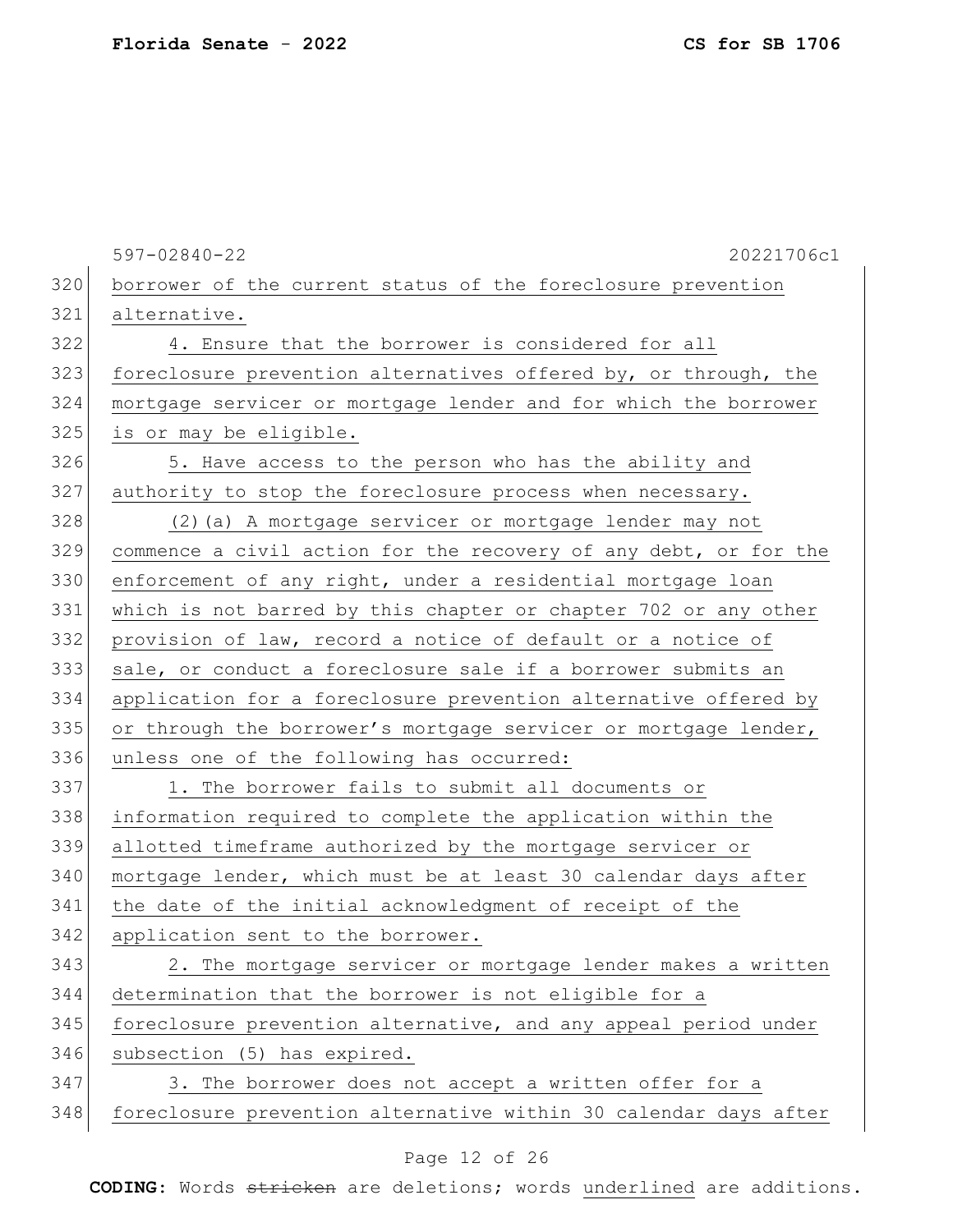597-02840-22 20221706c1 349 the date of the offer. 350 4. The borrower accepts a written offer for a foreclosure 351 prevention alternative, but defaults on or otherwise breaches 352 the borrower's obligations under the foreclosure prevention 353 alternative. 354 (b)1. If a borrower requests a foreclosure prevention 355 alternative, the mortgage servicer or mortgage lender shall 356 promptly establish a single point of contact and provide to the 357 borrower one or more direct means of communication with the 358 single point of contact. 359 2. A single point of contact must remain assigned to the 360 borrower's account until the mortgage servicer or mortgage 361 lender determines that all foreclosure prevention alternatives  $362$  offered by, or through, the mortgage servicer or mortgage lender 363 have been exhausted or the borrower's account becomes current. 364 3. The mortgage servicer or mortgage lender shall ensure 365 that a single point of contact refers and transfers the borrower 366 to an appropriate supervisor upon the borrower's request, if the 367 single point of contact has a supervisor. 368 4. If the responsibilities of a single point of contact are 369 performed by a team of personnel, the mortgage servicer or 370 mortgage lender shall ensure that each member of the team is 371 knowledgeable about the borrower's situation and current status 372 in the process of seeking a foreclosure prevention alternative. 373 (3) Within 7 business days after receiving an application 374 for a foreclosure prevention alternative or any document in 375 connection with a foreclosure prevention alternative application 376 for a residential mortgage loan, a mortgage servicer or mortgage  $377$  lender shall send to the borrower, by first-class mail or, if an

#### Page 13 of 26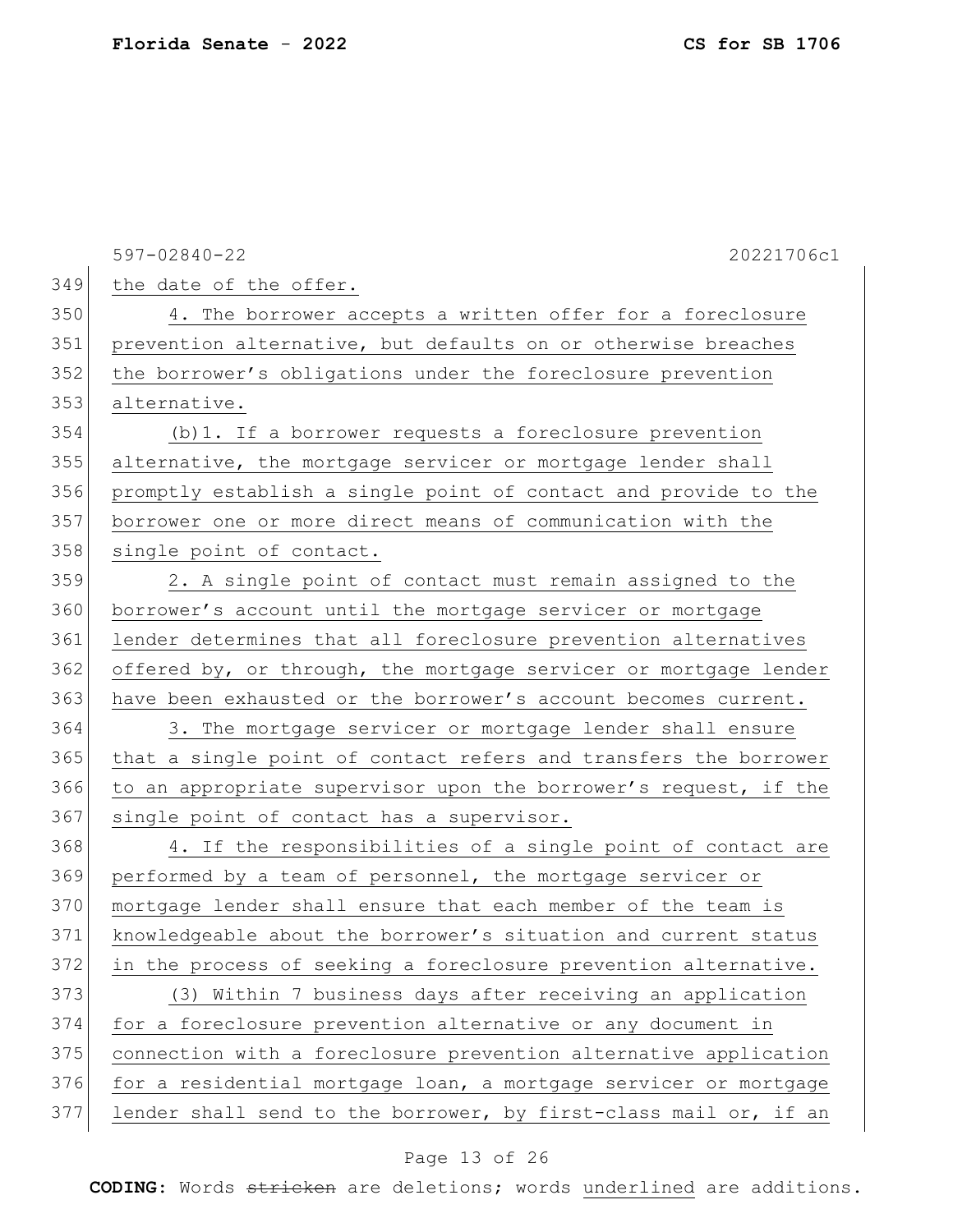|     | $597 - 02840 - 22$<br>20221706c1                                 |
|-----|------------------------------------------------------------------|
| 378 | electronic mail address is provided, by electronic mail, written |
| 379 | acknowledgment of the receipt of the application or document.    |
| 380 | (a) Upon receipt of an application for a foreclosure             |
| 381 | prevention alternative, the mortgage servicer or mortgage lender |
| 382 | shall include in the initial acknowledgment of receipt of the    |
| 383 | application:                                                     |
| 384 | 1. A description of the process for considering the              |
| 385 | application, including, without limitation, an estimate of when  |
| 386 | a decision on the application will be made and the length of     |
| 387 | time the borrower will have to consider an offer for a           |
| 388 | foreclosure prevention alternative.                              |
| 389 | 2. A statement of any deadlines that affect the processing       |
| 390 | of an application for a foreclosure prevention alternative,      |
| 391 | including, without limitation, the deadline for submitting any   |
| 392 | missing document.                                                |
| 393 | 3. A statement of the expiration dates for any documents         |
| 394 | submitted by the borrower.                                       |
| 395 | (b) If a borrower submits an application for a foreclosure       |
| 396 | prevention alternative but does not initially submit all the     |
| 397 | documents or information required to complete the application,   |
| 398 | the mortgage servicer or mortgage lender shall include in the    |
| 399 | initial acknowledgment of receipt of the application:            |
| 400 | 1. A statement of any deficiency in the borrower's               |
| 401 | application and allow the borrower at least 30 calendar days to  |
| 402 | submit any missing document or information required to complete  |
| 403 | the application.                                                 |
| 404 | 2. All the information required under subparagraphs (a)1.,       |
| 405 | 2., and 3.                                                       |
| 406 | (4) If a borrower accepts an offer for a foreclosure             |
|     |                                                                  |

### Page 14 of 26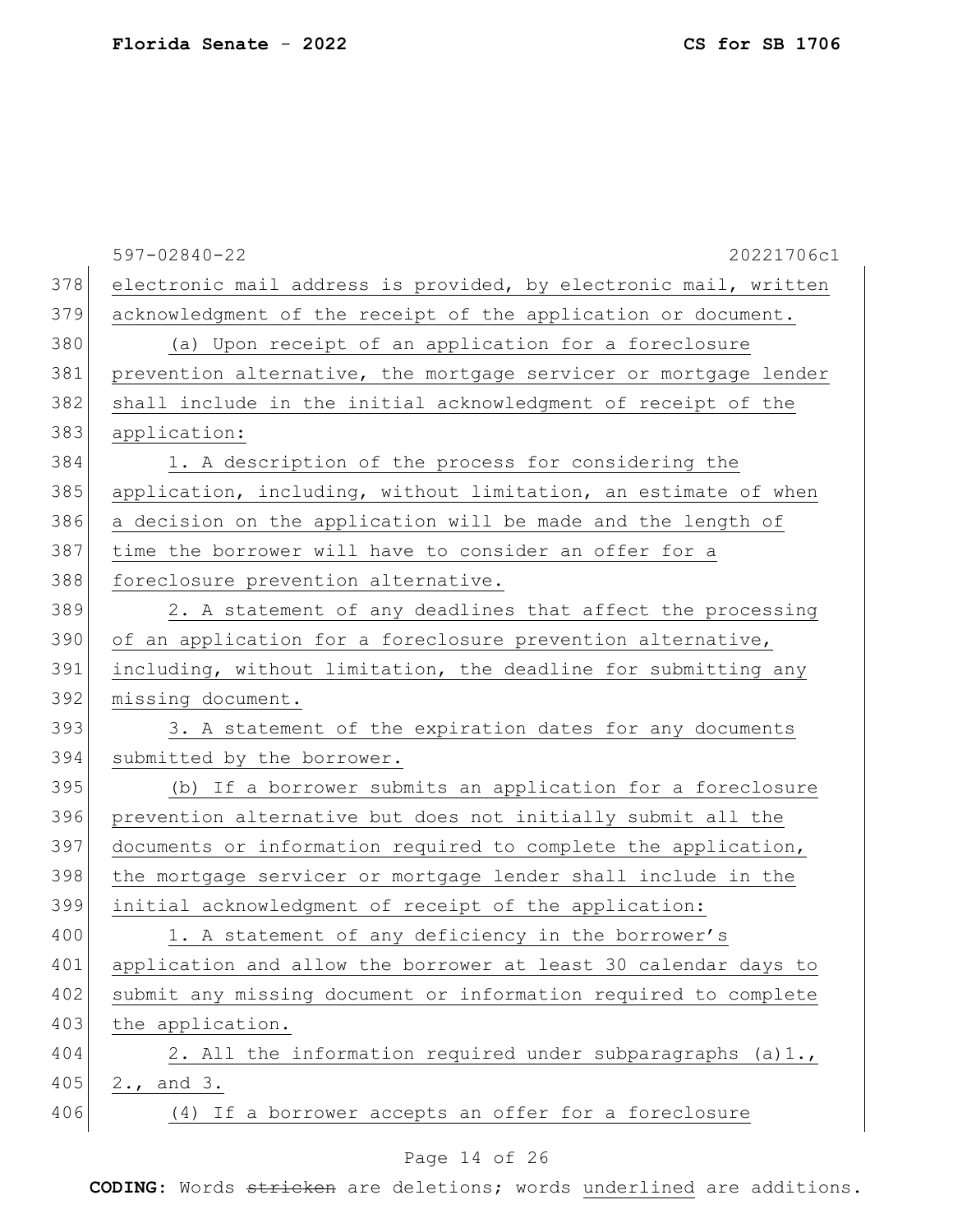|     | $597 - 02840 - 22$<br>20221706c1                                 |
|-----|------------------------------------------------------------------|
| 407 | prevention alternative for a residential mortgage loan, the      |
| 408 | mortgage servicer or mortgage lender shall provide the borrower  |
| 409 | with a copy of the complete agreement of the foreclosure         |
| 410 | prevention alternative signed by the mortgage lender or an agent |
| 411 | or authorized representative of the mortgage lender.             |
| 412 | (5) If a borrower submits a complete application for a           |
| 413 | foreclosure prevention alternative for a residential mortgage    |
| 414 | loan and the borrower's application is denied, the mortgage      |
| 415 | servicer or mortgage lender shall send to the borrower a written |
| 416 | statement of:                                                    |
| 417 | (a) The reason for the denial.                                   |
| 418 | The length of time the borrower has to request an<br>(b)         |
| 419 | appeal of the denial, which must be at least 30 calendar days.   |
| 420 | (c) Instructions regarding how to appeal the denial,             |
| 421 | including, without limitation, how to provide evidence that the  |
| 422 | denial was in error.                                             |
| 423 | (6) If a borrower of a residential mortgage loan submits a       |
| 424 | complete application for a foreclosure prevention alternative    |
| 425 | and the borrower's application is denied, the mortgage servicer  |
| 426 | or mortgage lender may not commence a civil action for the       |
| 427 | recovery of any debt, or for the enforcement of any right, under |
| 428 | a residential mortgage loan which is not barred by this chapter  |
| 429 | or chapter 702 or any other provision of law, record a notice of |
| 430 | default or a notice of sale, or conduct a foreclosure sale until |
| 431 | the later of:                                                    |
| 432 | (a) Sixty calendar days after the borrower is sent the           |
| 433 | written statement required by subsection (5); or                 |
| 434 | (b) If the borrower appeals the denial, the later of:            |
| 435 | 1. Fifteen calendar days after the denial of the appeal;         |

# Page 15 of 26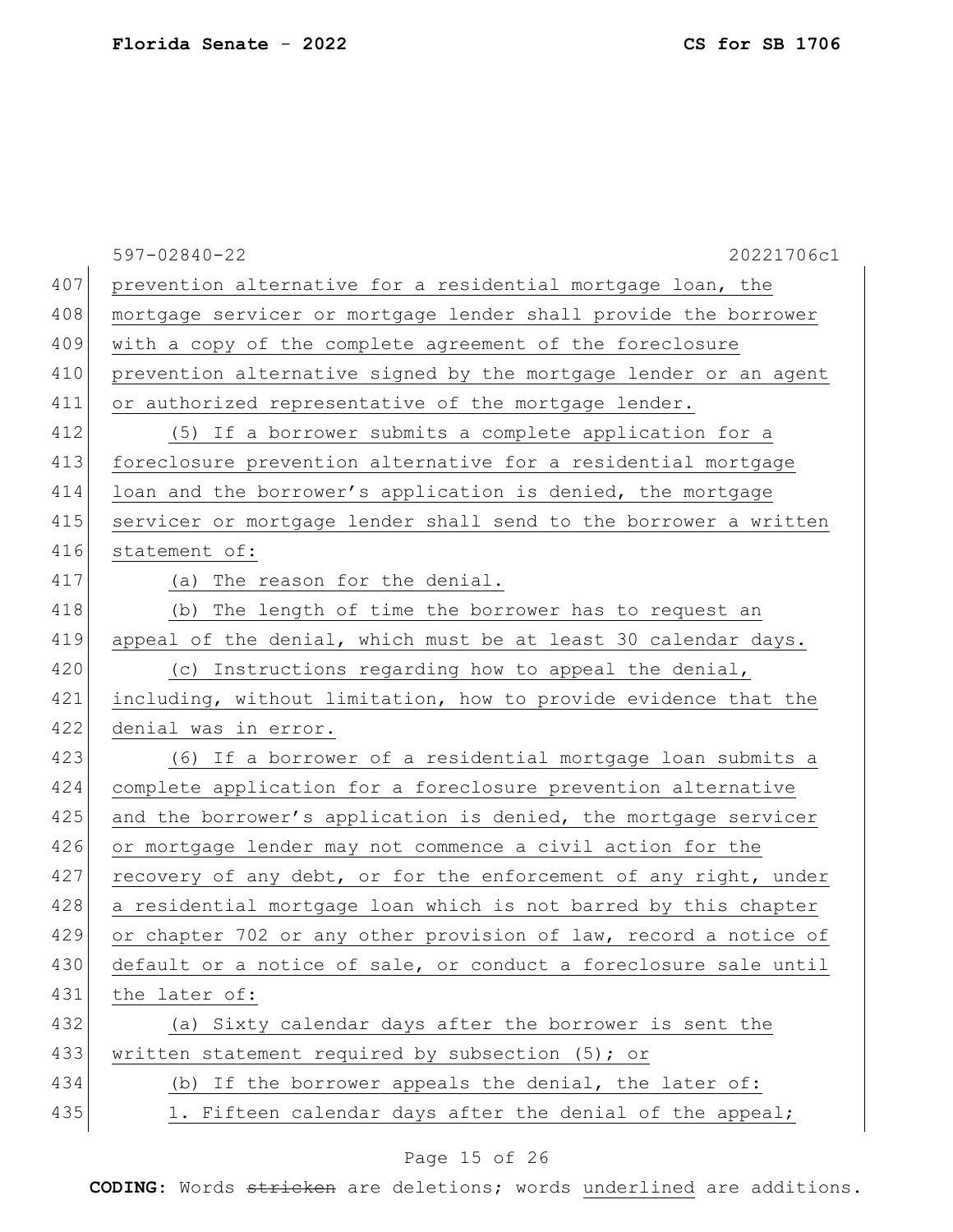597-02840-22 20221706c1 436 2. If the appeal is successful, 14 calendar days after a 437 foreclosure prevention alternative offered after the appeal is 438 declined by the borrower; or 439 3. If a foreclosure prevention alternative offered after 440 the appeal is accepted, the date on which the borrower fails to 441 timely submit the first payment or otherwise breaches the terms 442 of the offer. 443 (7) A mortgage servicer or mortgage lender is not required 444 to evaluate a foreclosure prevention alternative application 445 from a borrower of a residential mortgage loan who has already 446 been evaluated or afforded a fair opportunity to be evaluated 447 for a foreclosure prevention alternative or who has been 448 evaluated or afforded a fair opportunity to be evaluated 449 consistent with the requirements of this section, unless: 450 (a) There has been a material change in the borrower's 451 financial circumstances since the date of the borrower's 452 previous application. 453 (b) The change in paragraph (a) is documented by the 454 borrower and submitted to the mortgage servicer or mortgage 455 lender. 456 (8) A mortgage servicer or mortgage lender may not charge 457 or collect: 458 (a) An application fee, processing fee, or other fee for a 459 foreclosure prevention alternative; or 460 (b) Late fees for periods during which: 461 1. A foreclosure prevention alternative is under 462 consideration or a denial is being appealed; 463 2. The borrower is making timely payments under a 464 foreclosure prevention alternative; or

### Page 16 of 26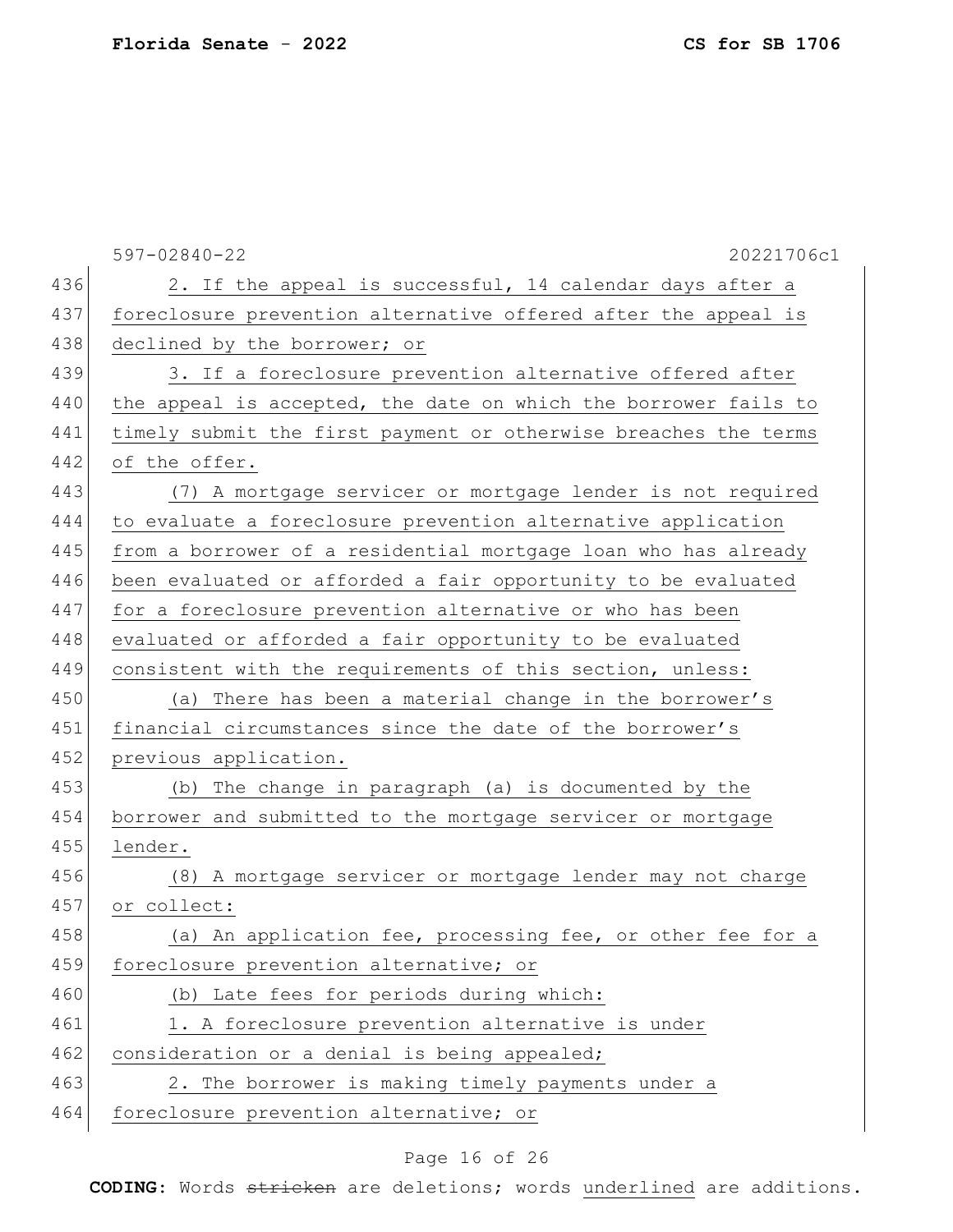|     | $597 - 02840 - 22$<br>20221706c1                                 |
|-----|------------------------------------------------------------------|
| 465 | 3. A foreclosure prevention alternative is being evaluated       |
| 466 | or exercised.                                                    |
| 467 | Section 6. Section 627.4055, Florida Statutes, is created        |
| 468 | to read:                                                         |
| 469 | 627.4055 Lender-placed insurance for residential mortgage        |
| 470 | loan quaranty.-                                                  |
| 471 | (1) As used in this section, the term:                           |
| 472 | (a) "Affiliate" has the same meaning as in s. 624.10.            |
| 473 | (b) "Lender-placed insurance" means insurance obtained by a      |
| 474 | mortgage servicer or mortgage lender when a borrower of a        |
| 475 | residential mortgage loan does not maintain valid or sufficient  |
| 476 | insurance upon the mortgaged real property as required by the    |
| 477 | terms of the mortgage agreement.                                 |
| 478 | (c) "Mortgage servicer" has the same meaning as in s.            |
| 479 | 494.001.                                                         |
| 480 | (d) "Person affiliated" means an affiliate or affiliated         |
| 481 | person, as those terms are defined in s. 624.10.                 |
| 482 | (2) (a) An insurer or insurance agent may not:                   |
| 483 | 1. Issue lender-placed insurance on a mortgaged property if      |
| 484 | the insurer or insurance agent or an affiliate of the insurer or |
| 485 | insurance agent owns, performs the servicing for, or owns the    |
| 486 | servicing right to, the mortgaged property.                      |
| 487 | 2. Except for payment to a mortgage lender for any loss          |
| 488 | resulting from a mortgage default or property foreclosure:       |
| 489 | a. Compensate any mortgage lender, insurer, investor, or         |
| 490 | mortgage servicer, including, but not limited to, through        |
| 491 | payment of commissions, on a lender-placed insurance policy      |
| 492 | issued by the insurer or insurance agent.                        |
| 493 | b. Make any payment, including, but not limited to, payment      |

# Page 17 of 26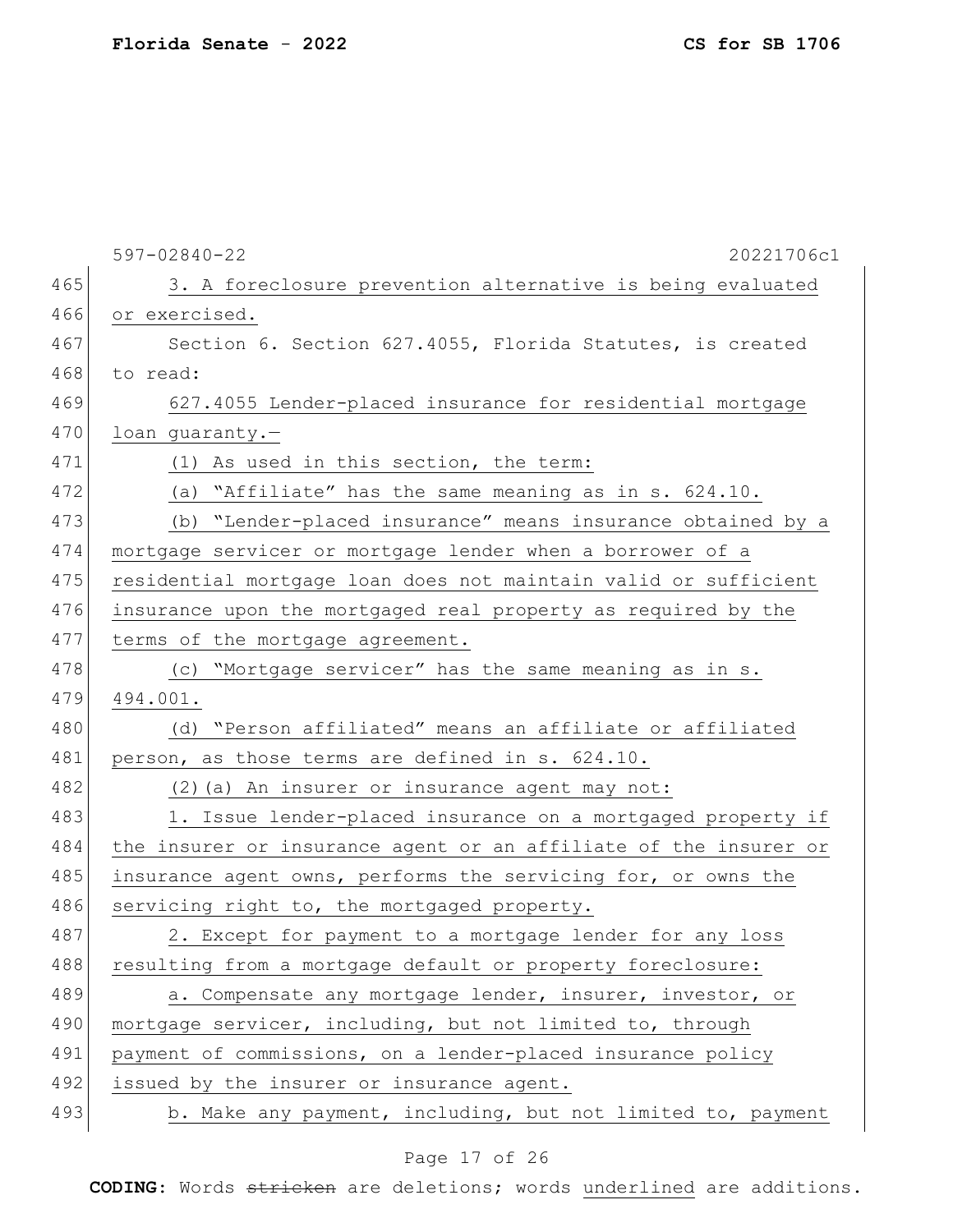|     | $597 - 02840 - 22$<br>20221706c1                                 |
|-----|------------------------------------------------------------------|
| 494 | of expenses, to any mortgage lender, insurer, investor, or       |
| 495 | mortgage servicer for the purpose of securing lender-placed      |
| 496 | insurance business or related outsourced services.               |
| 497 | c. Share lender-placed insurance premium or risk with the        |
| 498 | mortgage lender, investor, or mortgage servicer that obtained    |
| 499 | the lender-placed insurance.                                     |
| 500 | d. Offer contingent commissions, profit sharing, or other        |
| 501 | payments dependent on profitability or loss ratios to any person |
| 502 | affiliated with lender-placed insurance.                         |
| 503 | (b) An insurer or insurance agent may not provide free or        |
| 504 | below-cost outsourced services to a mortgage lender, insurance   |
| 505 | producer, investor, or mortgage servicer or outsource its own    |
| 506 | functions to a mortgage lender, insurance producer, investor, or |
| 507 | mortgage servicer on an above-cost basis.                        |
| 508 | Section 7. Section 635.0215, Florida Statutes, is created        |
| 509 | to read:                                                         |
| 510 | 635.0215 Lender-placed insurance for residential mortgage        |
| 511 | loan guaranty.-                                                  |
| 512 | (1) As used in this section, the term:                           |
| 513 | (a) "Affiliate" has the same meaning as in s. 624.10.            |
| 514 | (b) "Lender-placed insurance" has the same meaning as in s.      |
| 515 | $627.4055(1)$ .                                                  |
| 516 | "Mortgage servicer" has the same meaning as in s.<br>(C)         |
| 517 | 494.001.                                                         |
| 518 | (d) "Person affiliated" means an affiliate or affiliated         |
| 519 | person, as those terms are defined in s. 624.10.                 |
| 520 | (2) (a) An insurer or insurance agent may not:                   |

Page 18 of 26

521 1. Issue lender-placed insurance on a mortgaged property if 522 the insurer or insurance agent or an affiliate of the insurer or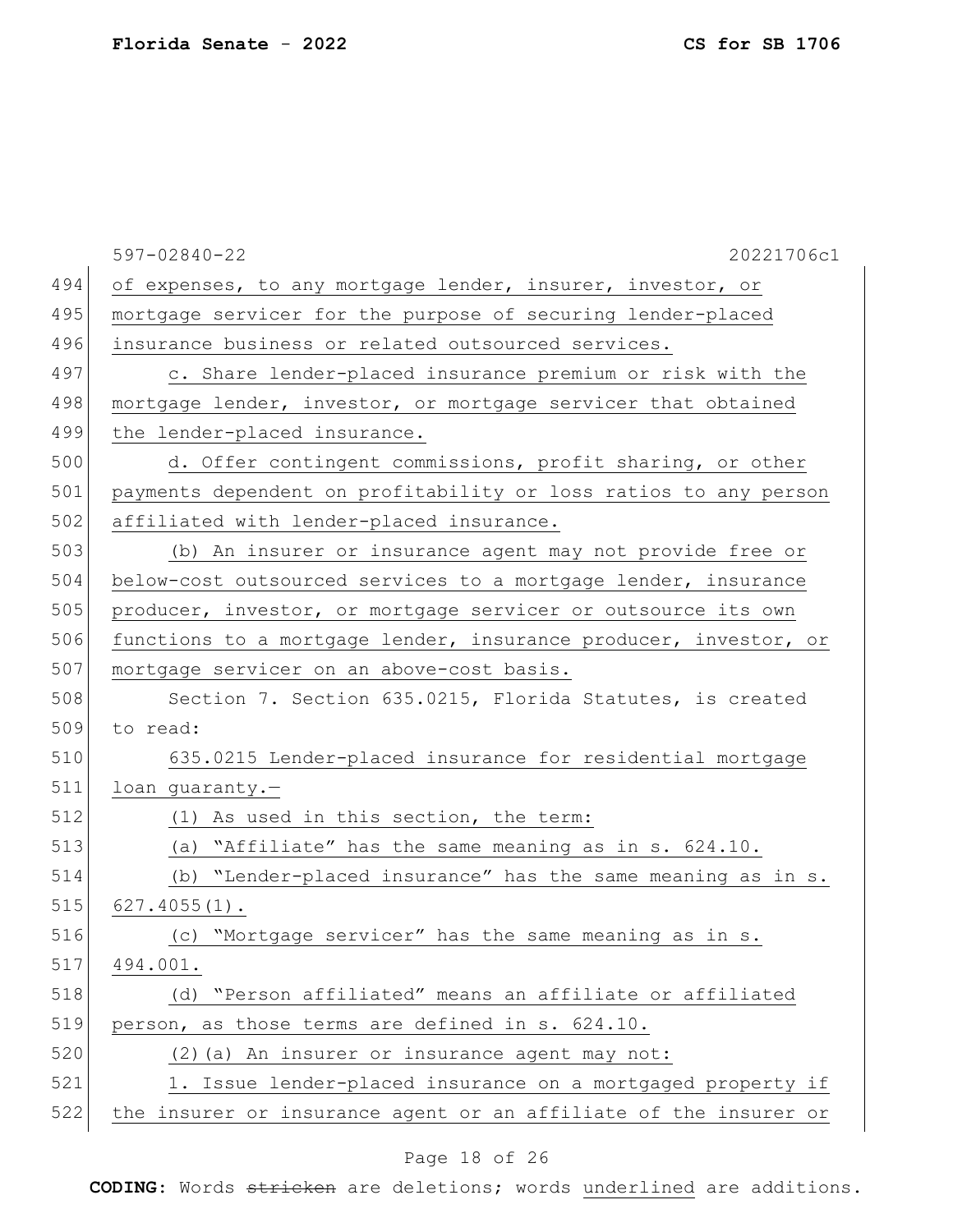|     | $597 - 02840 - 22$<br>20221706c1                                 |
|-----|------------------------------------------------------------------|
| 523 | insurance agent owns, performs the servicing for, or owns the    |
| 524 | servicing right to, the mortgaged property.                      |
| 525 | 2. Except for payment to a mortgage lender for any loss          |
| 526 | resulting from a mortgage default or property foreclosure:       |
| 527 | a. Compensate any mortgage lender, insurer, investor, or         |
| 528 | mortgage servicer, including, but not limited to, through        |
| 529 | payment of commissions, on a lender-placed insurance policy      |
| 530 | issued by the insurer or insurance agent.                        |
| 531 | b. Make any payment, including, but not limited to, payment      |
| 532 | of expenses, to any mortgage lender, insurer, investor, or       |
| 533 | mortgage servicer for the purpose of securing lender-placed      |
| 534 | insurance business or related outsourced services.               |
| 535 | c. Share lender-placed insurance premium or risk with the        |
| 536 | mortgage lender, investor, or mortgage servicer that obtained    |
| 537 | the lender-placed insurance.                                     |
| 538 | d. Offer contingent commissions, profit sharing, or other        |
| 539 | payments dependent on profitability or loss ratios to any person |
| 540 | affiliated with lender-placed insurance.                         |
| 541 | (b) An insurer or insurance agent may not provide free or        |
| 542 | below-cost outsourced services to a mortgage lender, insurance   |
| 543 | producer, investor, or mortgage servicer or outsource its own    |
| 544 | functions to a mortgage lender, insurance producer, investor, or |
| 545 | mortgage servicer on an above-cost basis.                        |
| 546 | Section 8. Section 702.013, Florida Statutes, is created to      |
| 547 | read:                                                            |
| 548 | 702.013 Foreclosure prevention alternatives for residential      |
| 549 | mortgage loans.-                                                 |
| 550 | (1) As used in this section, the term:                           |
| 551 | (a) "Complete application" has the same meaning as in s.         |
|     | Page 19 of 26                                                    |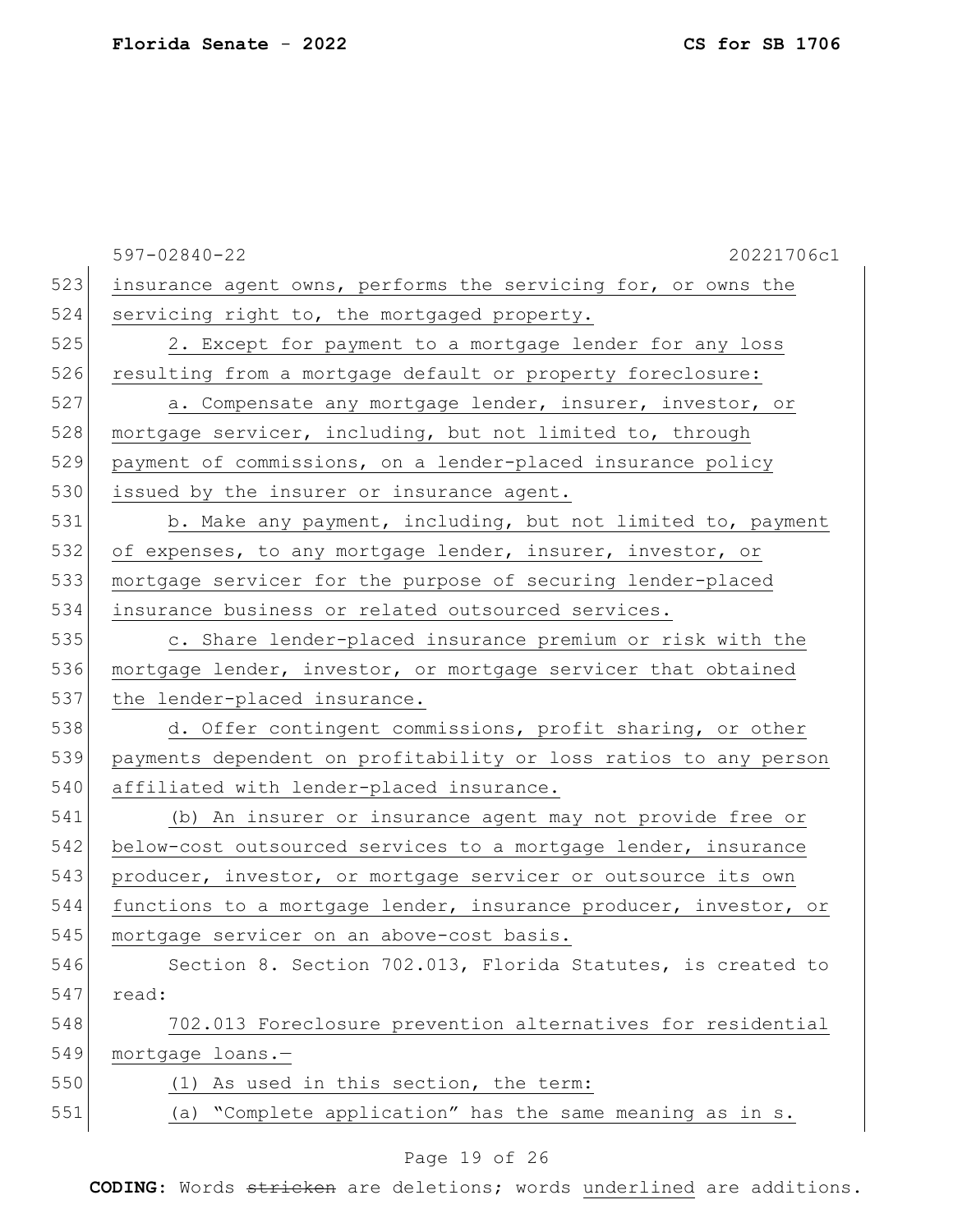597-02840-22 20221706c1  $552 \mid 494.0027(1)$ . 553 (b) "Foreclosure prevention alternative" has the same 554 meaning as in s. 494.001. 555 (c) "Mortgage servicer" has the same meaning as in s. 556 494.001. 557 (d) "Single point of contact" has the same meaning as in s.  $558$  494.0027(1). 559 (2)(a) A mortgage servicer or mortgage lender may not 560 commence a civil action for the recovery of any debt, or for the 561 enforcement of any right, under a residential mortgage loan 562 which is not barred by this chapter or chapter 494 or any other 563 provision of law, record a notice of default or a notice of 564 sale, or conduct a foreclosure sale, if a borrower submits an 565 application for a foreclosure prevention alternative offered by, 566 or through, the borrower's mortgage servicer or mortgage lender, 567 unless one of the following has occurred: 568 1. The borrower fails to submit all documents or 569 information required to complete the application within the 570 allotted timeframe authorized by the mortgage servicer or 571 mortgage lender, which must be at least 30 calendar days after 572 the date of the initial acknowledgment of receipt of the 573 application sent to the borrower. 574 2. The mortgage servicer or mortgage lender makes a written 575 determination that the borrower is not eligible for a 576 foreclosure prevention alternative, and any appeal period under 577 subsection (5) has expired. 578 3. The borrower does not accept a written offer for a 579 foreclosure prevention alternative within 30 calendar days after 580 the date of the offer.

#### Page 20 of 26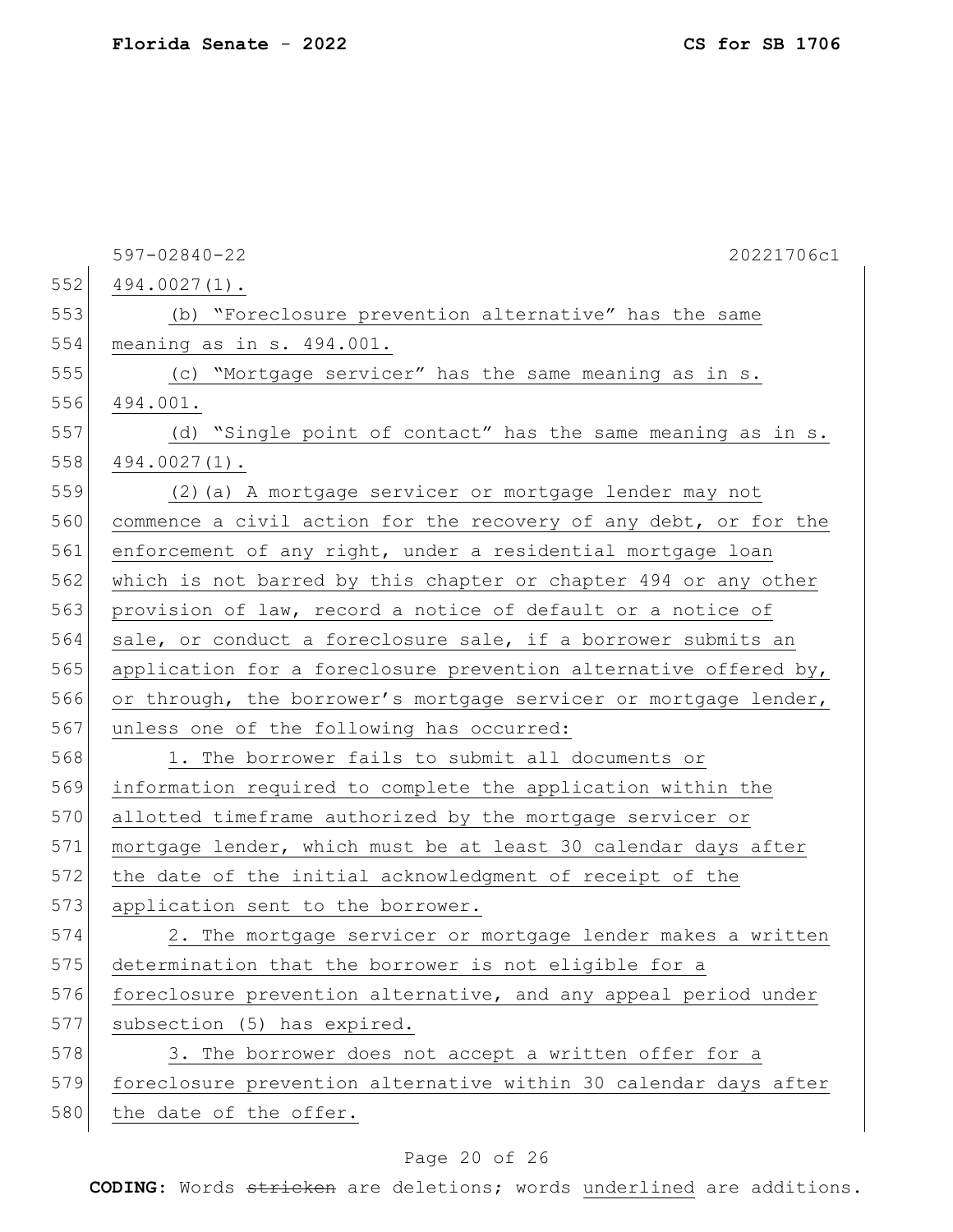|     | $597 - 02840 - 22$<br>20221706c1                                 |
|-----|------------------------------------------------------------------|
| 581 | 4. The borrower accepts a written offer for a foreclosure        |
| 582 | prevention alternative, but defaults on or otherwise breaches    |
| 583 | the borrower's obligations under the foreclosure prevention      |
| 584 | alternative.                                                     |
| 585 | (b) 1. If a borrower requests a foreclosure prevention           |
| 586 | alternative, the mortgage servicer or mortgage lender shall      |
| 587 | promptly establish a single point of contact and provide to the  |
| 588 | borrower one or more direct means of communication with the      |
| 589 | single point of contact.                                         |
| 590 | 2. A single point of contact must remain assigned to the         |
| 591 | borrower's account until the mortgage servicer or mortgage       |
| 592 | lender determines that all foreclosure prevention alternatives   |
| 593 | offered by, or through, the mortgage servicer or mortgage lender |
| 594 | have been exhausted or the borrower's account becomes current.   |
| 595 | 3. The mortgage servicer or mortgage lender shall ensure         |
| 596 | that a single point of contact refers and transfers the borrower |
| 597 | to an appropriate supervisor upon the borrower's request, if the |
| 598 | single point of contact has a supervisor.                        |
| 599 | 4. If the responsibilities of a single point of contact are      |
| 600 | performed by a team of personnel, the mortgage servicer or       |
| 601 | mortgage lender shall ensure that each member of the team is     |
| 602 | knowledgeable about the borrower's situation and current status  |
| 603 | in the process of seeking a foreclosure prevention alternative.  |
| 604 | (3) Within 7 business days after receiving an application        |
| 605 | for a foreclosure prevention alternative or any document in      |
| 606 | connection with a foreclosure prevention alternative application |
| 607 | for a residential mortgage loan, a mortgage servicer or mortgage |
| 608 | lender shall send to the borrower, by first-class mail or, if an |
| 609 | electronic mail address is provided, by electronic mail, written |

# Page 21 of 26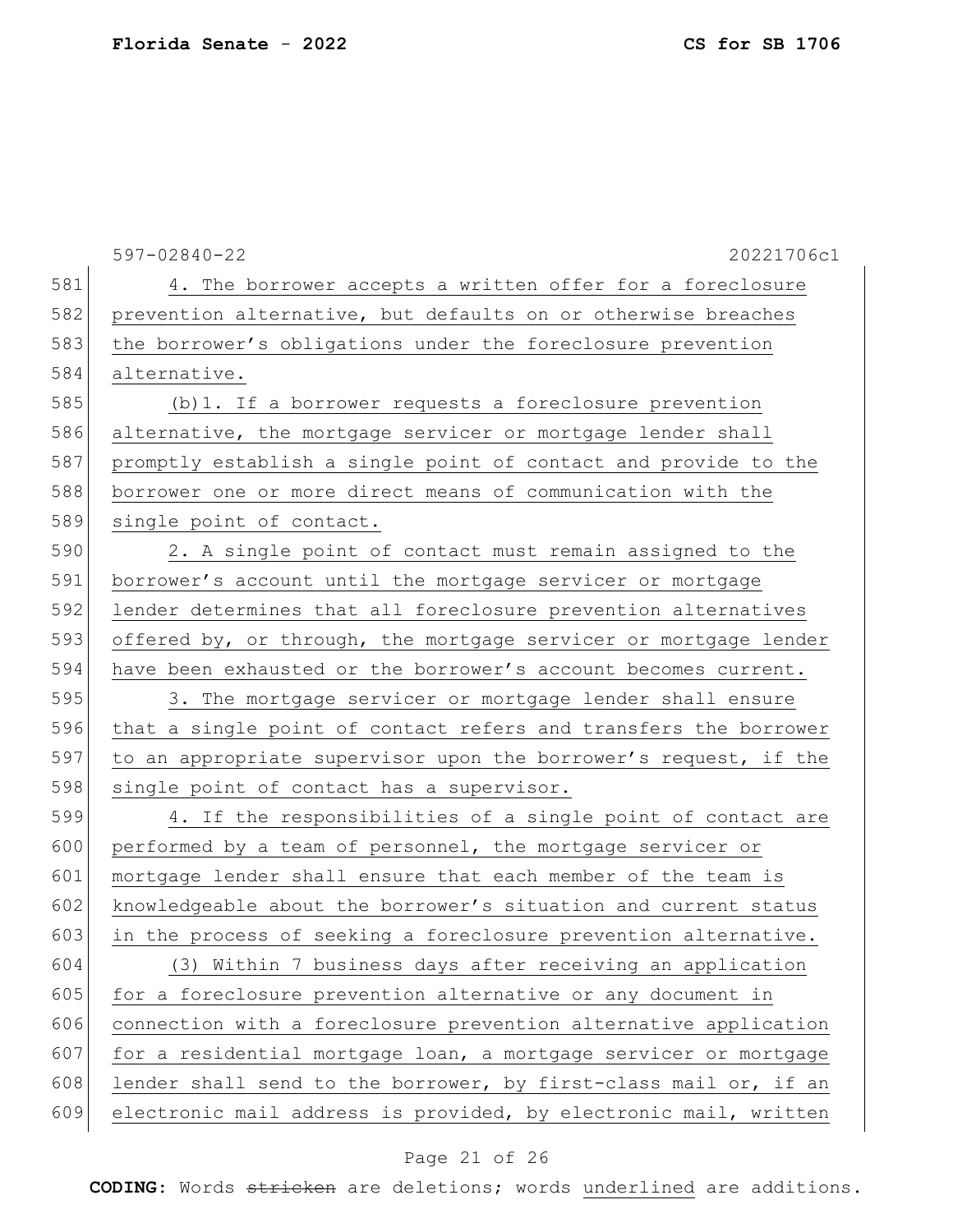|     | 20221706c1<br>$597 - 02840 - 22$                                 |
|-----|------------------------------------------------------------------|
| 610 | acknowledgment of the receipt of the application or document.    |
| 611 | (a) Upon receipt of an application for a foreclosure             |
| 612 | prevention alternative, the mortgage servicer or mortgage lender |
| 613 | shall include in the initial acknowledgment of receipt of the    |
| 614 | application:                                                     |
| 615 | 1. A description of the process for considering the              |
| 616 | application, including, without limitation, an estimate of when  |
| 617 | a decision on the application will be made and the length of     |
| 618 | time the borrower will have to consider an offer for a           |
| 619 | foreclosure prevention alternative.                              |
| 620 | 2. A statement of any deadlines that affect the processing       |
| 621 | of an application for a foreclosure prevention alternative,      |
| 622 | including, without limitation, the deadline for submitting any   |
| 623 | missing document.                                                |
| 624 | 3. A statement of the expiration dates for any documents         |
| 625 | submitted by the borrower.                                       |
| 626 | (b) If a borrower submits an application for a foreclosure       |
| 627 | prevention alternative but does not initially submit all the     |
| 628 | documents or information required to complete the application,   |
| 629 | the mortgage servicer or mortgage lender shall include in the    |
| 630 | initial acknowledgment of receipt of the application:            |
| 631 | 1. A statement of any deficiency in the borrower's               |
| 632 | application and allow the borrower at least 30 calendar days to  |
| 633 | submit any document or information required to complete the      |
| 634 | application.                                                     |
| 635 | 2. All the information required under subparagraphs (a)1.,       |
| 636 | 2., and 3.                                                       |
| 637 | (4) If a borrower accepts an offer for a foreclosure             |
| 638 | prevention alternative for a residential mortgage loan, the      |
|     |                                                                  |

# Page 22 of 26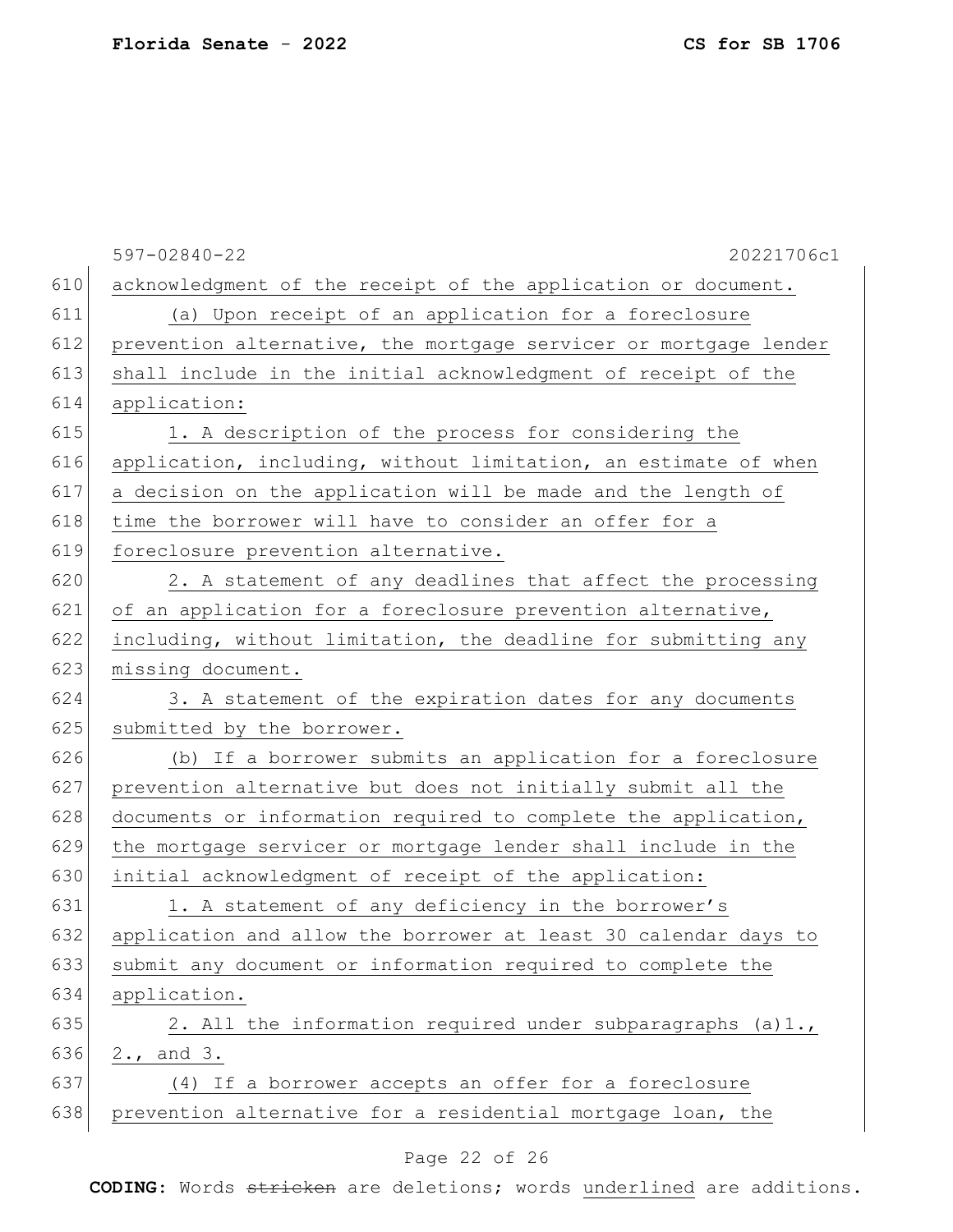|     | $597 - 02840 - 22$<br>20221706c1                                 |
|-----|------------------------------------------------------------------|
| 639 | mortgage servicer or mortgage lender shall provide the borrower  |
| 640 | with a copy of the complete agreement of the foreclosure         |
| 641 | prevention alternative signed by the mortgage lender or an agent |
| 642 | or authorized representative of the mortgage lender.             |
| 643 | (5) If a borrower submits a complete application for a           |
| 644 | foreclosure prevention alternative for a residential mortgage    |
| 645 | loan and the borrower's application is denied, the mortgage      |
| 646 | servicer or mortgage lender shall send to the borrower a written |
| 647 | statement of:                                                    |
| 648 | (a) The reason for the denial.                                   |
| 649 | (b) The length of time the borrower has to request an            |
| 650 | appeal of the denial, which must be at least 30 calendar days.   |
| 651 | (c) Instructions regarding how to appeal the denial,             |
| 652 | including, without limitation, how to provide evidence that the  |
| 653 | denial was in error.                                             |
| 654 | (6) If a borrower of a residential mortgage loan submits a       |
| 655 | complete application for a foreclosure prevention alternative    |
| 656 | and the borrower's application is denied, the mortgage servicer  |
| 657 | or mortgage lender may not commence a civil action for the       |
| 658 | recovery of any debt, or for the enforcement of any right, under |
| 659 | a residential mortgage loan which is not barred by this chapter  |
| 660 | or chapter 494 or any other provision of law, record a notice of |
| 661 | default or a notice of sale, or conduct a foreclosure sale until |
| 662 | the later of:                                                    |
| 663 | (a) Sixty calendar days after the borrower is sent the           |
| 664 | written statement required by subsection (5); or                 |
| 665 | (b) If the borrower appeals the denial, the later of:            |
| 666 | 1. Fifteen calendar days after the denial of the appeal; or      |
| 667 | 2. If the appeal is successful, 14 calendar days after a         |
|     |                                                                  |

# Page 23 of 26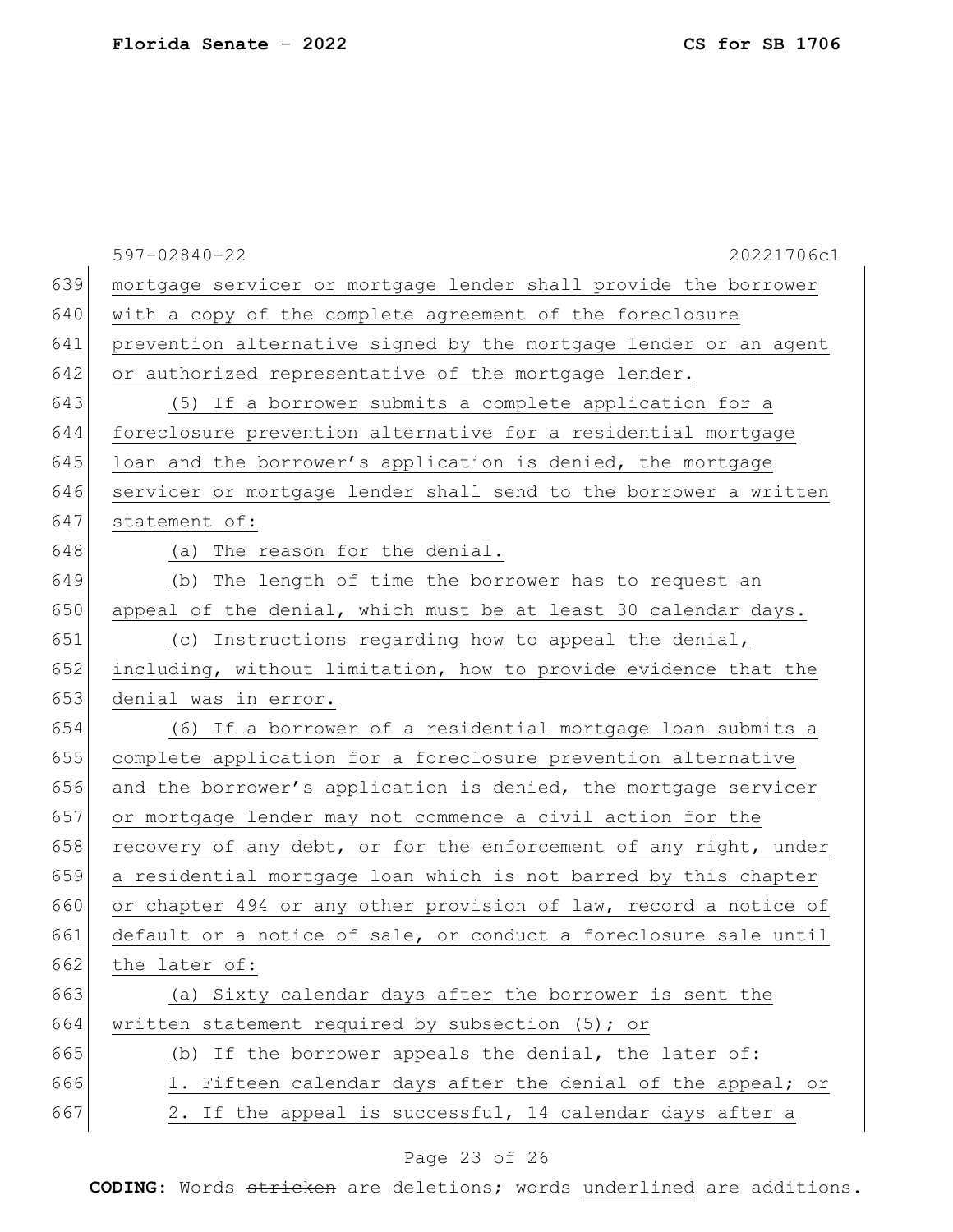|     | $597 - 02840 - 22$<br>20221706c1                                |
|-----|-----------------------------------------------------------------|
| 668 | foreclosure prevention alternative offered after the appeal is  |
| 669 | declined by the borrower; or                                    |
| 670 | 3. If a foreclosure prevention alternative offered after        |
| 671 | the appeal is accepted, the date on which the borrower fails to |
| 672 | timely submit the first payment or otherwise breaches the terms |
| 673 | of the offer.                                                   |
| 674 | (7) A mortgage servicer or mortgage lender is not required      |
| 675 | to evaluate a foreclosure prevention alternative application    |
| 676 | from a borrower of a residential mortgage loan who has already  |
| 677 | been evaluated or afforded a fair opportunity to be evaluated   |
| 678 | for a foreclosure prevention alternative or who has been        |
| 679 | evaluated or afforded a fair opportunity to be evaluated        |
| 680 | consistent with the requirements of this section, unless:       |
| 681 | (a) There has been a material change in the borrower's          |
| 682 | financial circumstances since the date of the borrower's        |
| 683 | previous application.                                           |
| 684 | The change in paragraph (a) is documented by the<br>(b)         |
| 685 | borrower and submitted to the mortgage servicer or mortgage     |
| 686 | lender.                                                         |
| 687 | (8) A mortgage servicer or mortgage lender may not charge       |
| 688 | or collect:                                                     |
| 689 | (a) Application fees, processing fees, or other fees for a      |
| 690 | foreclosure prevention alternative; or                          |
| 691 | (b) Late fees for periods during which:                         |
| 692 | 1. A foreclosure prevention alternative is under                |
| 693 | consideration or a denial is being appealed;                    |
| 694 | 2. The borrower is making timely payments under a               |
| 695 | foreclosure prevention alternative; or                          |
| 696 | 3. A foreclosure prevention alternative is being evaluated      |

# Page 24 of 26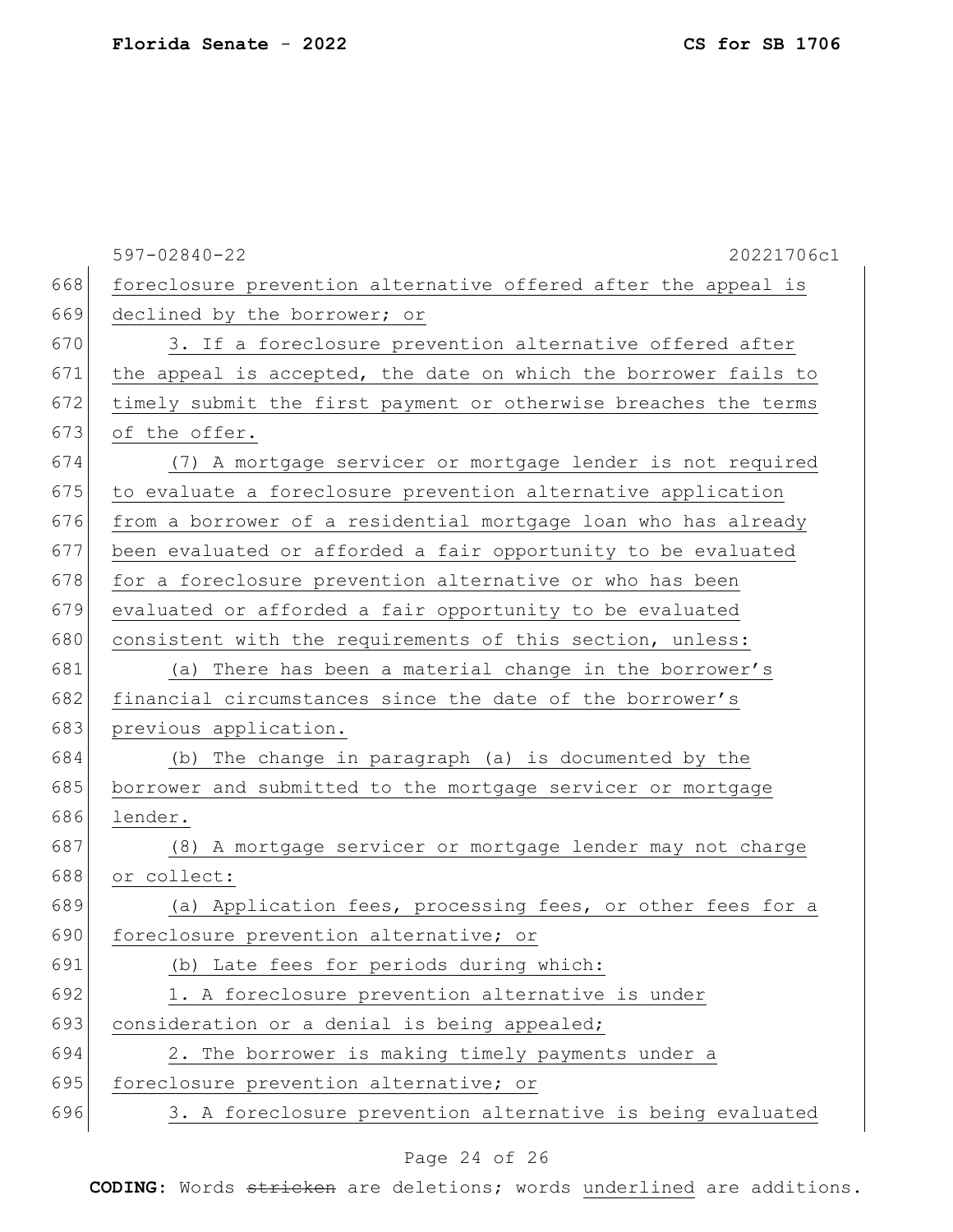597-02840-22 20221706c1 697 or exercised. 698 Section 9. Paragraphs (a), (b), and (c) of subsection  $(5)$ 699 of section 494.00115, Florida Statutes, are amended to read: 700 494.00115 Exemptions.-701 (5) As used in this section, the term "hold himself or 702 herself out to the public as being in the mortgage lending 703 business" includes any of the following: 704 (a) Representing to the public, through advertising or 705 other means of communicating or providing information, including 706 the use of business cards, stationery, brochures, signs, rate 707 lists, or promotional items, by any method, that such individual 708 can or will perform the activities described in s. 494.001(25)  $709 \mid$  s. 494.001(24). 710 (b) Soliciting in a manner that would lead the intended 711 audience to reasonably believe that such individual is in the 712 business of performing the activities described in s. 713 494.001(25) <del>s. 494.001(24)</del>. 714 (c) Maintaining a commercial business establishment at 715 which, or premises from which, such individual regularly 716 performs the activities described in s.  $494.001(25)$  s. 717 494.001(24) or regularly meets with current or prospective 718 mortgage borrowers. 719 Section 10. Paragraph (d) of subsection (4) of section 720 494.0025, Florida Statutes, is amended to read: 721 494.0025 Prohibited practices.—It is unlawful for any 722 person: 723 (4) In any practice or transaction or course of business  $724$  relating to the sale, purchase, negotiation, promotion, 725 advertisement, or hypothecation of mortgage loan transactions,

### Page 25 of 26